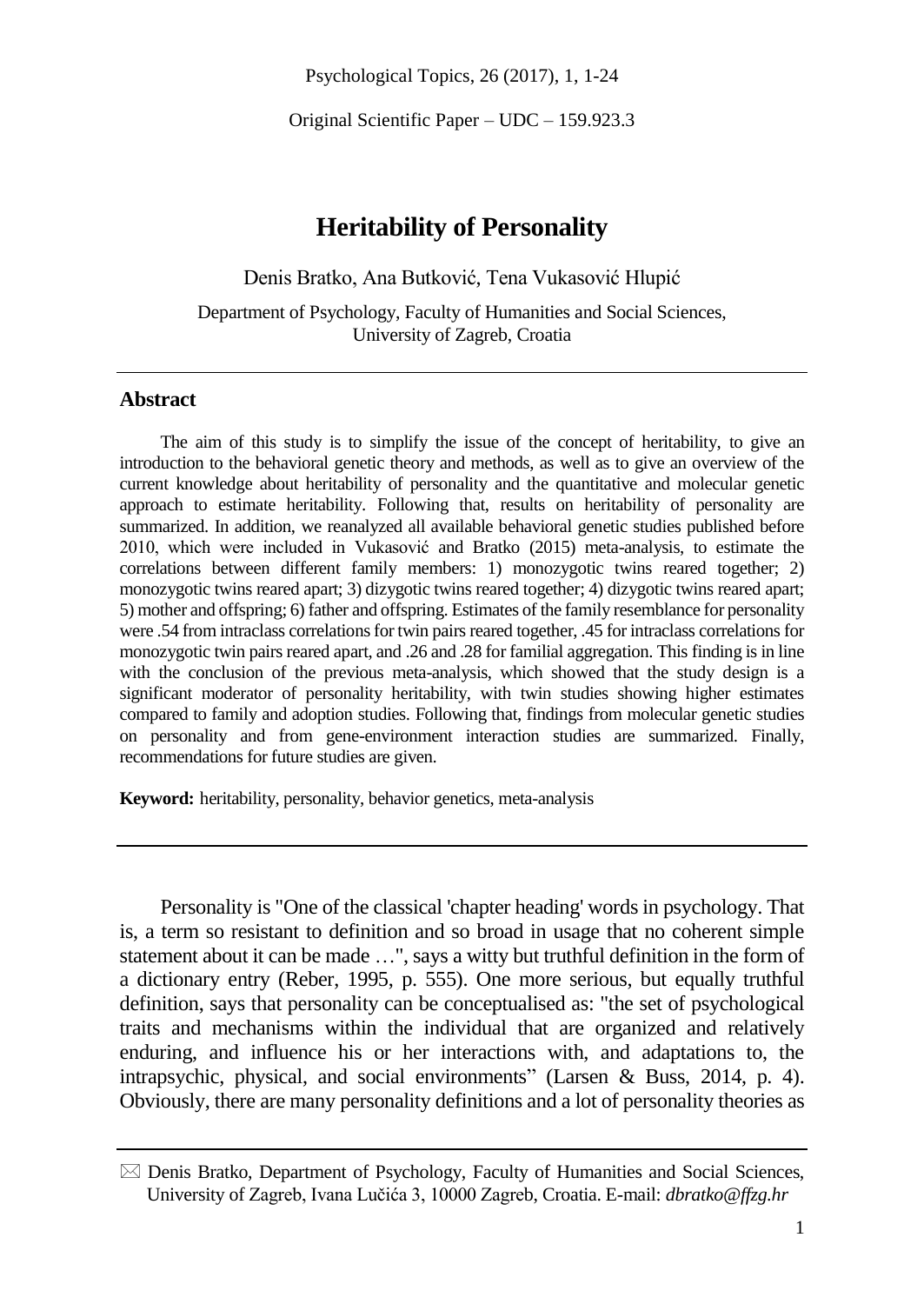well. The reason for that is simple – personality is a complex concept covering many behavioral (sometimes not only behavioral) phenomena. One of the most fundamental questions in personality psychology is related to its etiology. It is reasonable to assume that complex behavioral characteristics have complex etiology, or, in other words, that personality development and individual differences in personality characteristics are a consequence of a complex interplay between the genes and the environment, and between genetically or environmentally guided processes. Even if we approach personality only at the structural level (i.e. as a set of hierarchically organized traits), like some of the behavioral genetic studies do, there is still a lot of room for complexity and ambiguity. For example, in different personality theories, personality structure is organized so that the same or similar lower level concepts belong to different higher order personality concepts (named factors, dimensions, or domains). Sometimes 'factors', which have the same or similar name, actually have different content and, *vice versa*, sometimes the same content is hiding under a different label. This can introduce some ambiguity into the interpretation and the understanding of the behavioral genetic findings, which are essentially based on the covariation between measures of personality and genetic properties of individuals in a particular group or population. For example, the genetic effect on impulsivity would contribute to the genetic effect on extraversion if we used Eysenck's original, unrevised theory (Eysenck, 1967) operationalized in Eysenck Personality Inventory (EPI) as a measure of personality, or to neuroticism if we used Five-factor model operationalized into NEO-PI-R as a personality measure (Costa & McCrae, 1992). Similarly, the genetic effect on shyness may reflect the genetic effect on extraversion and neuroticism since both extraversion (negatively) and neuroticism (positively) correlate with shyness. Complexity, although not always recognized, exists on the other, "genetic side" as well. Gene expression is a complex issue dependent on the different processes at the molecular level, but also on the environmental, and even cultural level (e.g. see Chiao & Blizinsky, 2010). However, the aim of this article is not to add to the complexity. The aim is rather to simplify the issue and give an introduction to the behavioral genetic theory and methods, as well as to give an overview of the current knowledge about the heritability of personality.

### **Concept of Heritability**

*Heritability* is a parameter of the population. It is not a property of any particular individual and, similar to the other population parameters like arithmetic mean or correlation, it can be used in order to describe the phenomena and its relations or effects at the population level. Technically, heritability could be defined as a proportion of the variability in some observable characteristic that is associated with the genetic variation in population (Plomin, DeFries, McClearn, & McGuffin, 2008). If we apply this reasoning to the personality variations between individuals, then we can say that heritability of personality refers to the proportion of the variation in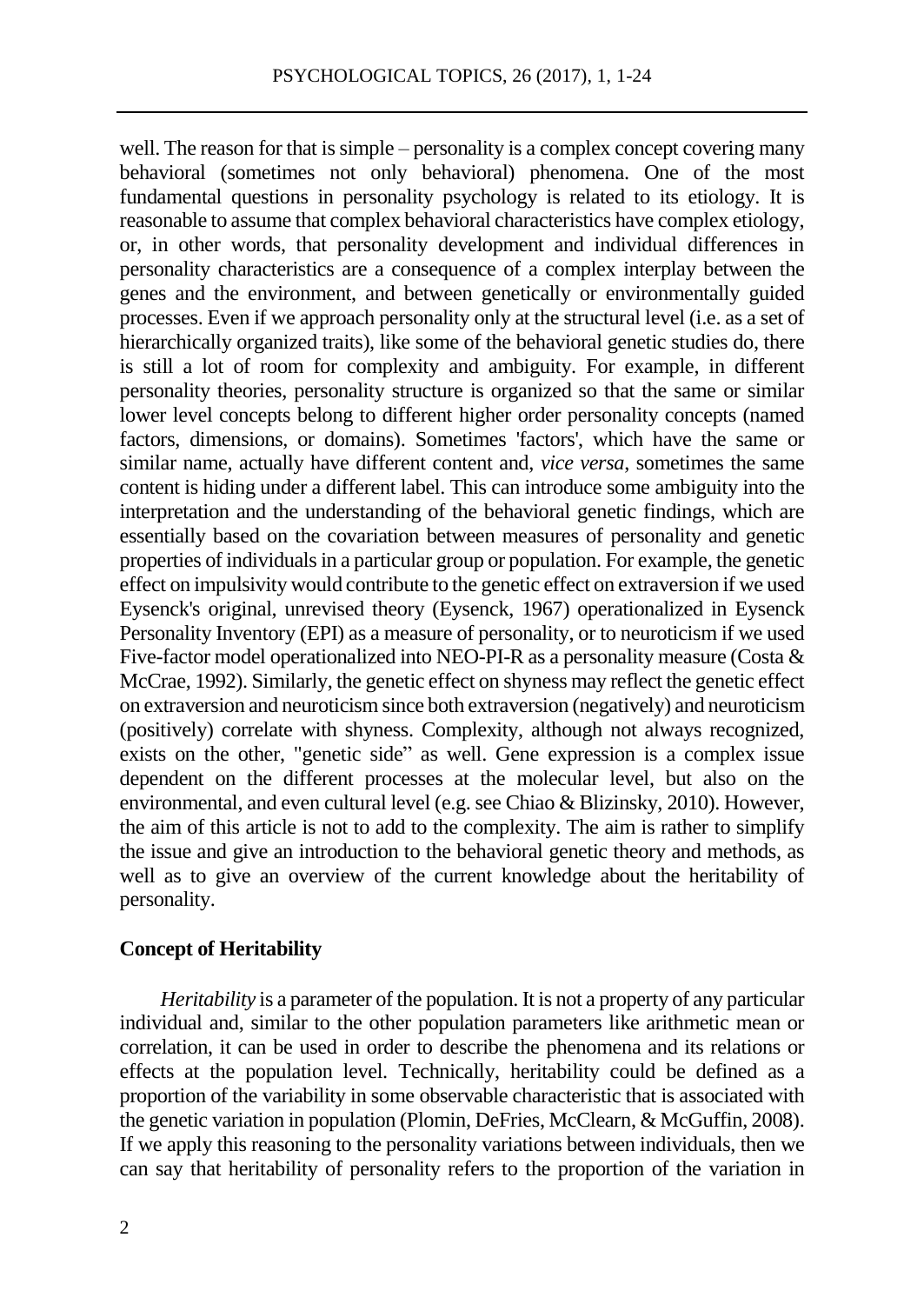personality that is associated with the genetic variation between individuals within population. Therefore, in order to understand the concept of personality heritability, the key issue is to understand the concept of individual differences, which is statistically described with one additional population parameter – the *variance*.

### **Variance: Phenotypic, Genetic and Environmental**

People are different. Some of them are tall, while others are short; some are generally healthy, while others are more prone to diseases in general or to some specific disease; some are stable, while others tend to overreact in stressful situations, etc. We can observe individual differences in a large number of observable dimensions. One of the fundamental questions that we want to answer is how to explain individual differences, or to what extent are these observable differences due to underlying genetic and environmental differences between individuals.

The characteristic of an individual, which we observe is called a *phenotype*. Phenotype is a broad term for any characteristic of an organism that can be observed and, therefore, measured and analyzed. However, in psychology we often study behavioral characteristics or, in other words, phenotypes that are expressed in behavior. Personality is also expressed in behavior and therefore personality traits can be considered as behavioral phenotypes. *Behavior genetics,* as a scientific field, is grounded on the idea that *behavior*, as a phenotype, can be analyzed with the same theories and methods as any other (i.e. anthropological or biological) phenotypes. Genetic characteristic of an organism is often labeled with the term *genotype.* Genotype is expressed in the phenotype. However, it is important to understand that, although a genotype may be fully expressed in a phenotype, it may also be expressed only partially or it may not be expressed at all. The gene penetration may differ for different genes, and is sometimes dependent on the very complex process regulated by the environment or other genes. Let us assume that someone possesses the genotype, which contributes to the development of depression as a reaction to stressful experiences. If those persons live in a stable and predictable environment, their genotype may never be expressed in their phenotype. However, in order to understand the concept of heritability, we must change our focus from the individual level to the level of individual differences in the population.

*Behavior genetics*is a scientific field focusing on identifying the genetic and the environmental sources of individual differences in behavioral phenotypes. In the case of personality, the goal is to understand individual differences in personality. Therefore, behavior genetic studies focus on the phenotypic variance of the trait of interest. We know that distributions of the behavioral phenotypes are usually continuous - so called bell curved, Gaussian, or normal distributions. The basic assumption of the behavioral genetic theory is that phenotypic variance in the population may be divided into the genetic and environmental variance, which may be combined linearly:  $V_P = V_G + V_E$ , where  $V_P$ ,  $V_G$ , and  $V_E$  represent phenotypic,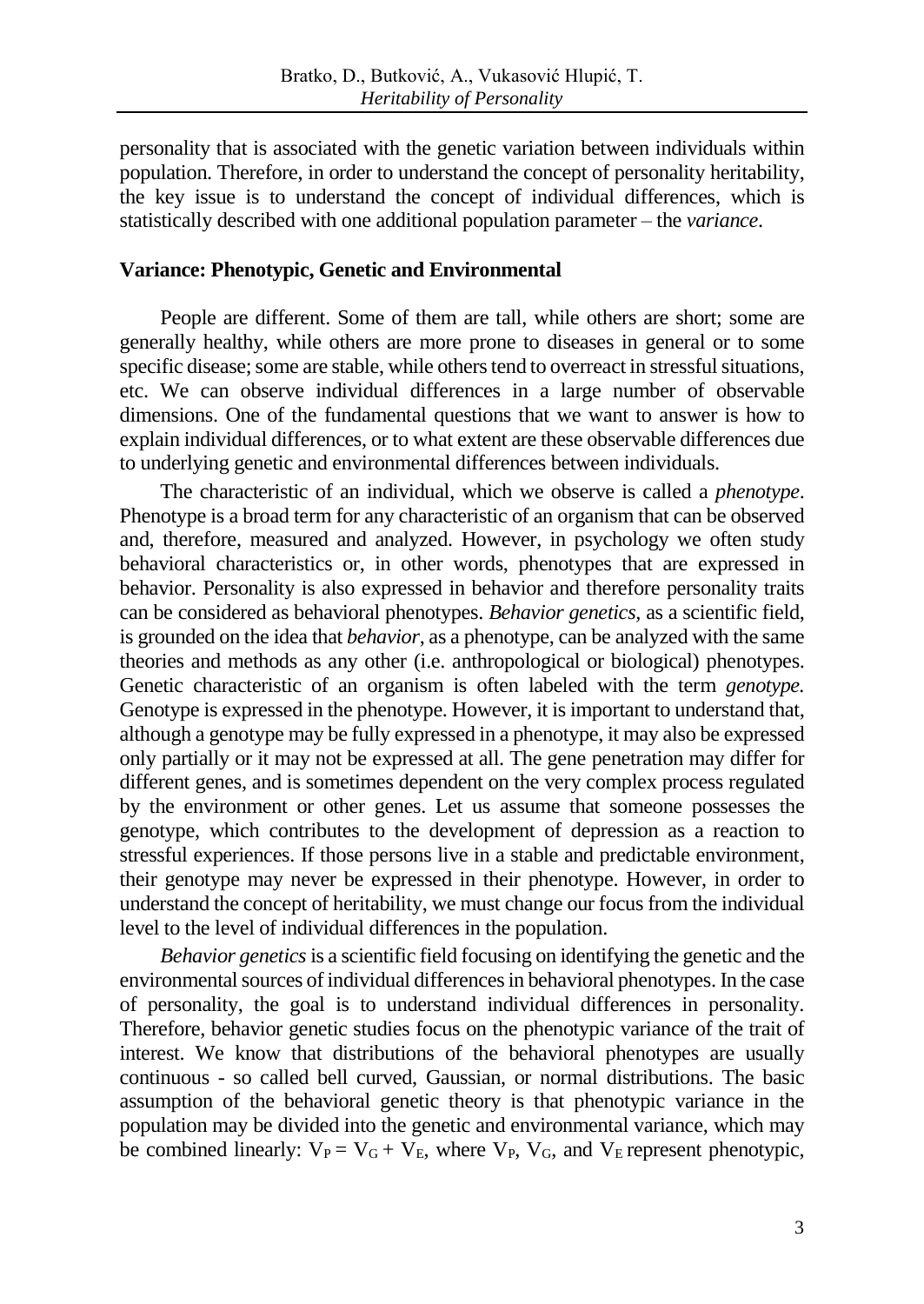genetic and environmental variance in the population, respectively (Plomin et al., 2008). Of course, theory allowsfor, and behavior genetic studies may focus on,some other types of interplay between genes and environment (e.g. genetic and environmental correlation or interaction), and even on the moderation of the heritability estimates by some third variable. The truth is that, although we usually measure phenotype very precisely, we actually do not have direct measures of the genetic and environmental variance in the population. For that reason the heritability estimates come from models in which we measure phenotypic similarity of the special groups of individuals, who share the genetic or environmental variation to the known degree. For example, we can use individuals who are more or less genetically similar, or individuals who shared or did not share the environment to which they were exposed during their development.

Individual genetic effects in the population may be combined in additive or nonadditive way. Additive genetic effect is a result of the linear combination of the individual genetic effects, while non-additive genetic effects include some form of non-linear combinations of the genetic effects, e.g. dominance, which is a combination of the genetic effects from genes that are located on the same locus on the chromosome, or epistatic interaction, which is a combination of the genetic effects of the genes that are located on the different locus (Plomin et al., 2008). Therefore, total genetic variance in the population can be divided into additive and non-additive parts:  $V_G = V_{GA} + V_{GNA}$ , where  $V_G$ ,  $V_{GA}$ , and  $V_{GNA}$  are hypothetical total genetic, additive genetic and non-additive genetic variance in the population, respectively. Since theory differentiates additive and non-additive genetic influences, we can also differentiate two concepts of heritability. *Broad-sense heritability* includes both additive and non-additive genetic sources of influence, while *narrowsense heritability* represents only additive genetic influences. These different types of heritability estimates are not only theoretically relevant, but are of practical interest as well. Only additive genetic effects will run in the family or, in other words, will be passed on from parents to their offspring, because offspring inherit individual genes from their parents. They do not inherit a package or a particular combination of genes. Therefore, although a non-additive genetic effect may contribute to the individual differences in both parents and offspring, it cannot be passed from one generation to another. The non-additive genetic effect may occur in each generation from the configuration of the individual genes as a result of probability laws. In the studies of plants or animal breading, only additive genetic effects are useful for selection of a desired characteristic of the species. However, in behavioral science, we do not use selection in that way and, from the behavioral genetic perspective, we can safely say that the broad-sense heritability is more important than the narrowsense heritability.

Environmental part of the phenotypic variance can also be divided into two parts:  $V_E = V_{ES} + V_{ENS}$ , where  $V_E$ ,  $V_{ES}$ , and  $V_{ENS}$  are hypothetical total environmental, shared environmental and non-shared environmental variance in the population,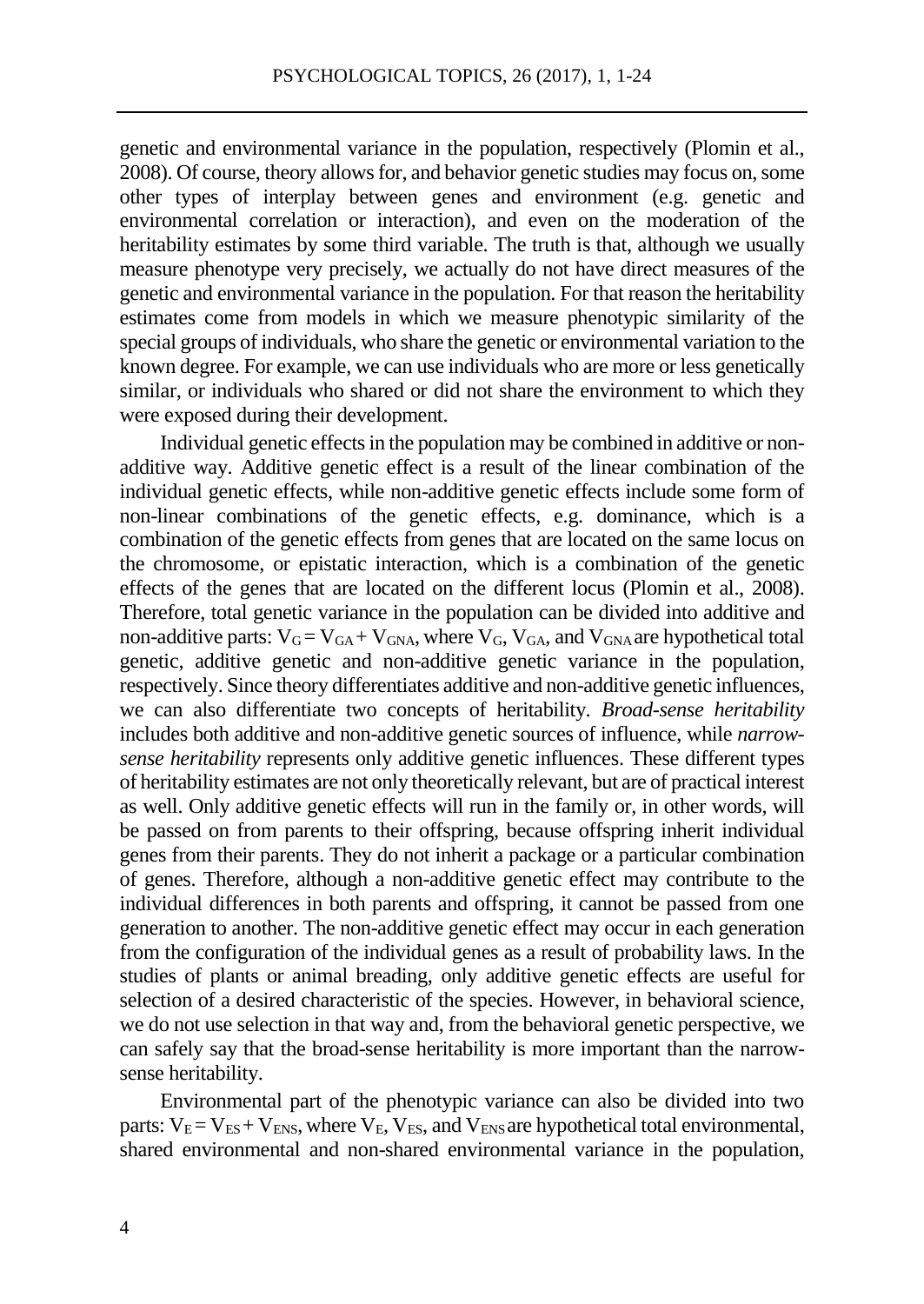respectively (Plomin et al., 2008). The concepts of shared and non-shared environmental variance are derived from their effects on the individuals. Shared environmental influences contribute to the phenotypic similarity of individuals who are exposed to the same environment, while non-shared environmental influences represent unique influences, which do not contribute to the similarity of different family members. For example, if we consider only family environment, obviously the same specific environmental factor (e.g. parental affection or control), may be either shared or non-shared, dependent on its contribution to similarity or differences of the family members. Of course, sources of environmental influence may lie outside the family environment, e.g. in peer group influences (see Harris, 1998; Plomin & Daniels, 1987).

### **How to Estimate Heritability: The Quantitative and Molecular Genetic Approach**

Behavioral genetics as a field is comprised of two, although related and oriented to the same goal, quite distinctive methodological approaches. First approach includes quantitative behavioral methods, which are logically grounded on the examination of the genetically or environmentally informative groups of individuals. Second approach includes molecular genetic methods, which examine DNA directly and relate individual differences in DNA with individual differences in behavioral phenotypes.

The logic behind quantitative behavioral genetic methods is quite simple and includes few steps: (i) finding individuals who share genes or environment to a known degree; (ii) measuring their phenotypic similarity; (iii) searching for the model of the genetic and environmental influences consistent with the observed phenotypic similarity; and finally, (iv) estimating the degree of genetic and environmental influence. Although this idea has many variations, we can differentiate between three basic groups of quantitative behavioral genetic methods: twin studies, family studies, and adoption studies. Of course, various combinations are possible (and welcomed), so extended families, pedigree studies, twin/family or twin/adoption studies are very useful.

Classical *twin study,* which compares the similarity of identical and fraternal twins reared together, is the most popular behavioral genetic design. The idea is that identical twins are genetically identical, while fraternal twins, on average, share 50 percent of their genes, which means that the observed difference in their phenotypic similarity could be attributed to their genetic difference. *Family and/or adoption study* includes investigation of the similarity of different family members. For example, mothers and offspring who live together share 50 percent of their genes and 100 percent of shared environment contributing to their similarity, and therefore in this design the genetic and shared environmental influences are confounded. In another example, biological mother and adopted-away children share only 50 percent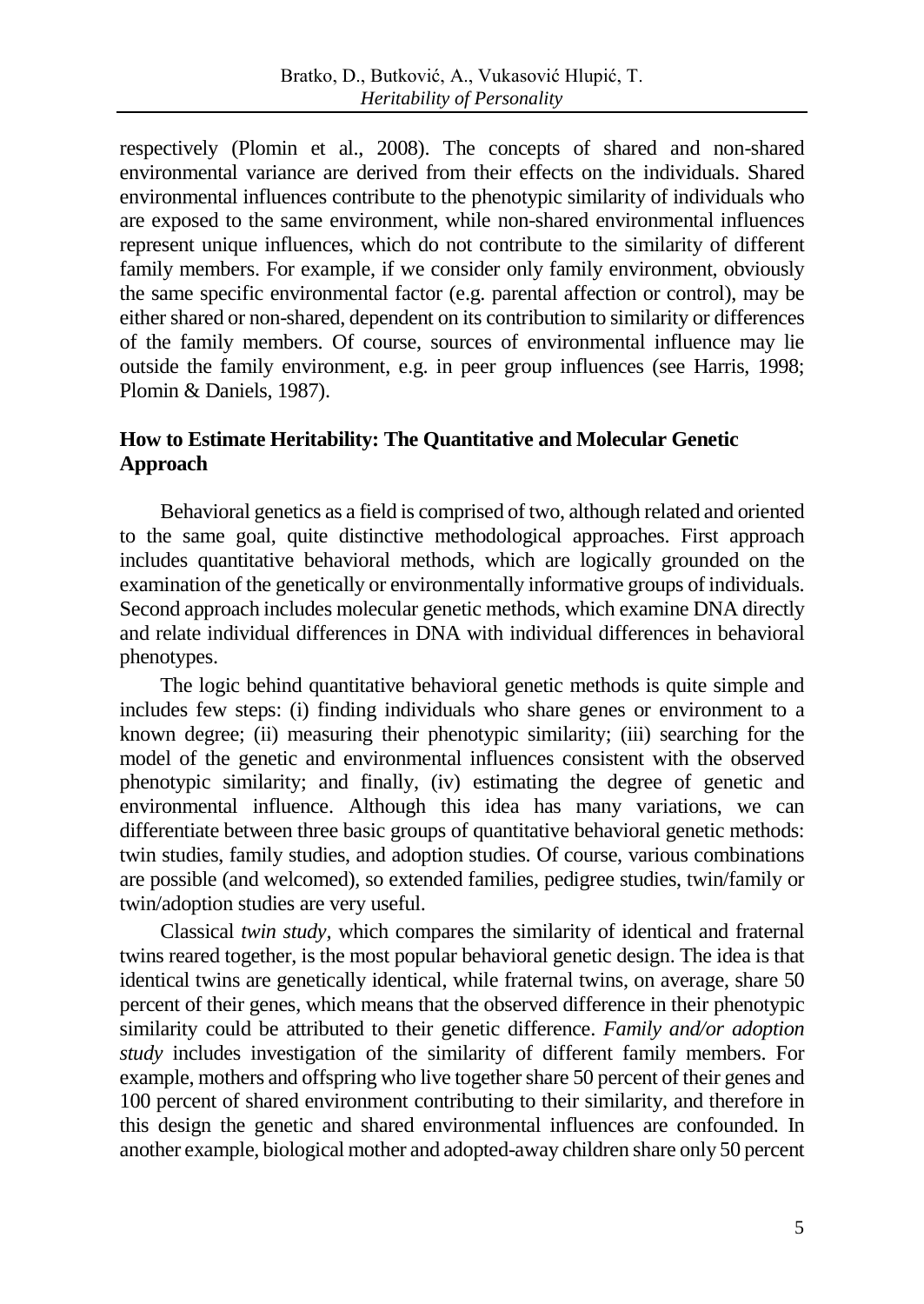of their genes, while adoptive parents and their adoptees share 100 percent of family environment contributing to their similarity. Theoretically, these different study designs should converge to the same conclusion about the heritability and environmental influences on personality. *Twin/family study* combines both twin pairs and their family members (parents, siblings, children, spouses, etc.), which allows for simultaneous assessment of all possible genetic and environmental influences (Keller, Coventry, Heath, & Martin, 2005). This study design was in part made possible by the development of modern statistical software and faster computers that can run more complex behavior genetic models. However, there is a potential problem with this study design as well – it requires extremely large data sets to simultaneously compute all parameters because the estimated effect sizes are very small. In other words, these type of studies are usually based on at least 10 000 participants (Posthuma & Boomsma, 2000).

Developments in biology and genetics throughout the  $20<sup>th</sup>$  century have led to the development of *molecular genetics*, a field that has rapidly advanced since 1970s (Nelson, Pettersson, & Carlborg, 2013). Development of the new molecular genetic techniques has also led to new developments in quantitative genetic research, such as methods for QTL<sup>1</sup> mapping and genomic prediction. Molecular genetic research is aimed at the genes or DNA, directly trying to associate differences in genes or DNA with differences in gene products (known as *functional genomics*) or with behavioral differences among people (known as *behavioral genomics*). Two main methods have been used – *linkage* studies and *candidate gene association* studies. Linkage studies use members of the same families to find if those members who share the same *genetic marker*, part of DNA that differs among people, also share the same characteristic (e.g. personality trait or, to be more precise, similar position along the quantitative distribution of the trait within a particular population). Candidate gene association studies investigate a statistical relationship between genes or genetic variants and the characteristic of interest, which means that members of the same families are not necessarily needed as subjects. In other words, the aim of the candidate gene association studies is to identify gene variants important for a characteristic of interest by comparing genetic variants between people with and without the characteristic of interest. The newest molecular genetic method used extensively is *genome wide association study (GWAS)*. GWAS uses DNA microarrays (chips) containing probes for hundreds of thousands, or a million or more,single-nucleotide polymorphisms (SNPs) that tag common variation across the genome. SNP is a single unit of DNA that takes only two values across people. GWAS can detect even small genetic effects, but demands very large samples and stringent statistical thresholds to adjust for multiple testing.

 $\overline{a}$ 

 $1$ <sup>1</sup> Term QTL is an acronym for the Quantitative Trait Loci which means Loci (or segment of DNA) that correlates with the quantitatively distributed trait as a phenotype.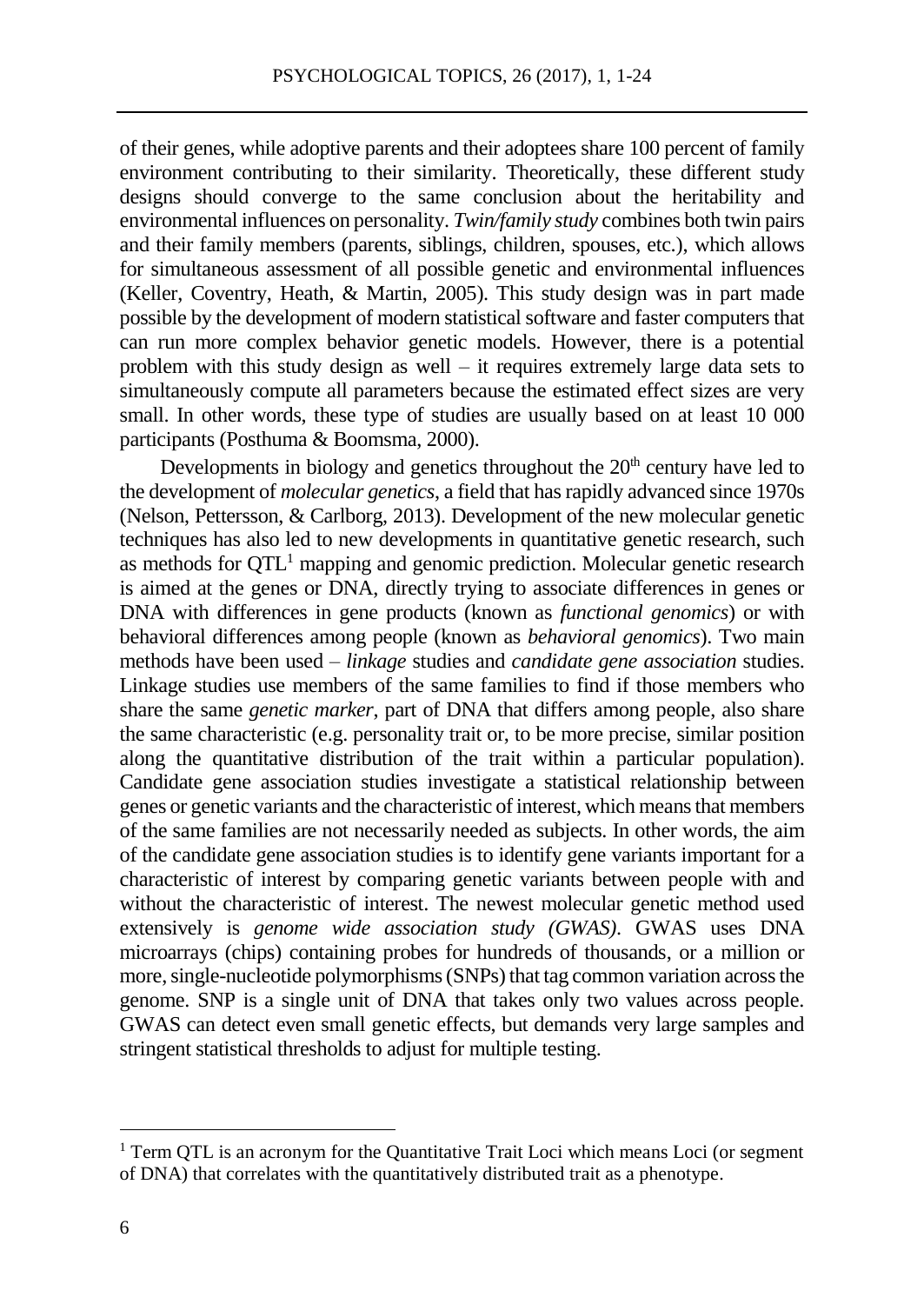### **Finally, the Heritability of Personality**

As stated earlier, personality is a very broad term and personality psychology is a field in which we can find very different theoretical approaches – for example psychoanalytical, humanistic, cognitive, or trait approach (e.g. see Cervone & Pervin, 2016). Obviously, the most fruitful approach for behavior genetic studies of personality are those personality theories or models that use the concepts of individual differences, so called trait-theories.

The majority of behavioral genetic studies are conducted using the *Big Five*  (extraversion, agreeableness, conscientiousness, emotional stability, and intellect; Goldberg, 1990) or the *Five-Factor Model* (extraversion, agreeableness, conscientiousness, neuroticism, and openness; Costa & McCrae, 1992); Eysenck's *PEN model* (psychoticism, extraversion, and neuroticism; Eysenck, 1990); and *Tellegen's model* (positive affect, negative affect, and constraint; Tellegen, 1982). The reason is that all trait theories or models are operationalized with reliable and valid measures, which are normally distributed in the population. Thus, the straightforward approach for testing the genetic hypothesis is to relate these individual differences in personality traits with the genetic similarity within a population. All of these trait models include some form of extraversion and neuroticism factor, and we can safely claim that these two traits are the most often studied traits in the behavioral genetic literature.

Overall, the results of behavioral genetic studies converge on the conclusion that personality is substantially heritable, with the heritability estimate around .40, meaning that 40% of individual differences are due to the genetic differences in the population (Krueger & Johnson, 2008; Turkheimer, Pettersson, & Horn, 2014; Vukasović & Bratko, 2015). However, this is an average estimate. It seems that the study design has a significant moderation effect. Heritability estimates from twin studies are slightly below .50, while estimates from the family/adoption design are substantially lower, slightly above .20 (Vukasović & Bratko, 2015). The reason for this inconsistency may lie in the importance of the non-additive genetic effect or gene to gene interactions, because family and adoption design estimate only the narrowsense heritability. However, it may also be due to some other effect related to the twin or family/adoption design. Environmental influences that contribute to the personality variability are almost exclusively non-shared between family members. Thus, family members are similar due to their shared genes – not due to their shared family environment (Plomin et al., 2008). However, biometrical estimates of nonshared environmental effect are much larger than the effect sizes typically found in the studies that use measures of non-shared environmental variables (Turkheimer & Waldron, 2000). Fascinating finding is that all personality traits are heritable to the similar degree (Loehlin, 1978, 1982, 2012). Formal testing of the differential heritability hypothesis in a meta-analysis indicates that there is no evidence for that effect (Vukasović & Bratko, 2015). Overall, research of familial resemblance on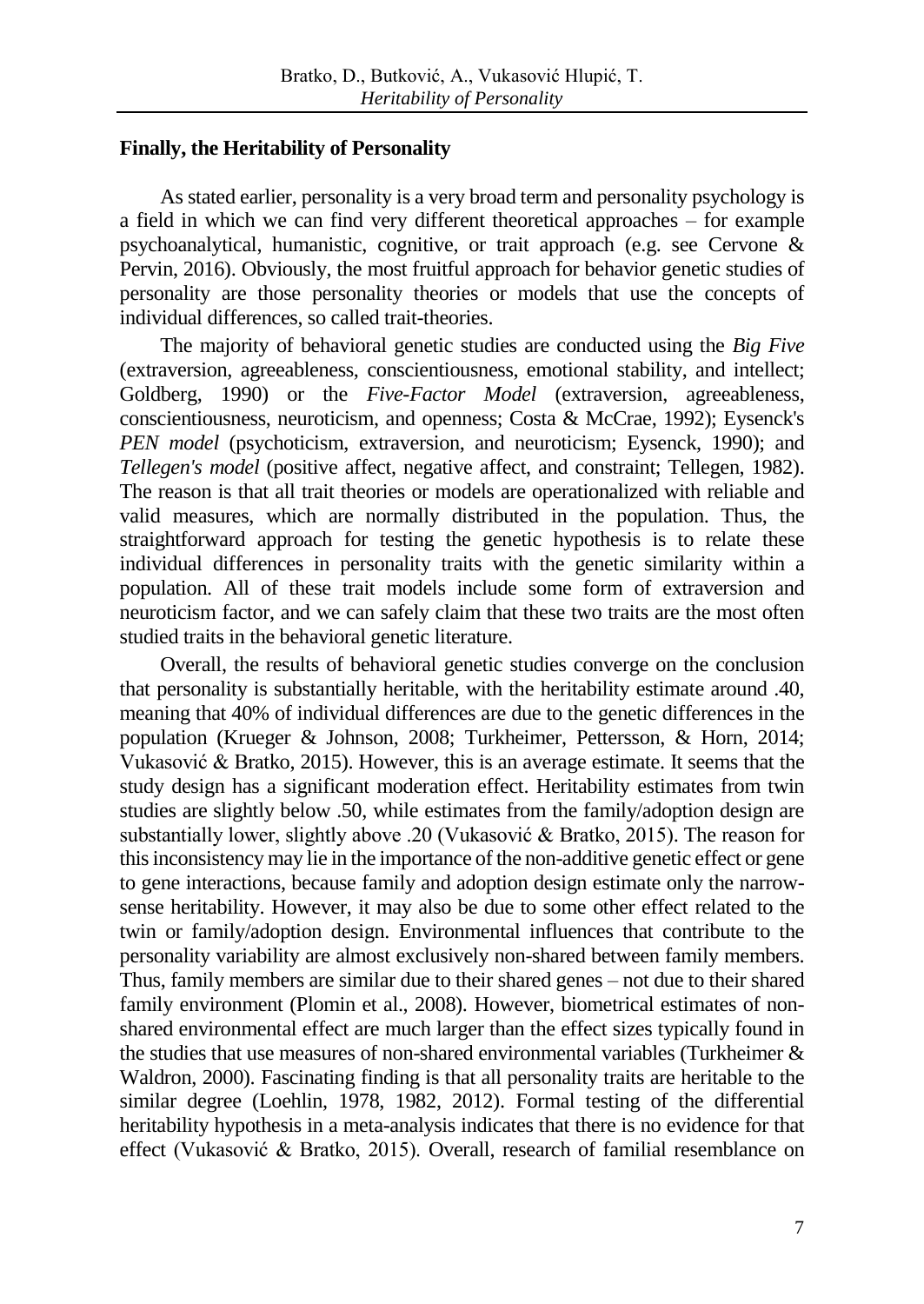personality traits is very consistent. Correlations of identical twins always exceed the correlations of fraternal twins, and although very low, correlation of parents and offspring are always positive. It seems that quantitative genetic findings in personality domain follow the universal pattern which is observed for other behavioral traits, formulated in a form of behavioral genetic laws(Turkheimer, 2000, p. 160): 1) all behavioral traits are heritable; 2) the effect of family environment is smaller than the effect of genes; and 3) substantial portion of the variance is not accounted for by the effect of genes or family environment (see also Turkheimer & Gottesman, 1991).

In order to estimate the familial resemblance for personality, we reanalyzed all available behavioral genetic studies published before 2010, which were included in Vukasović and Bratko (2015) meta-analysis (see Table 1). In that study the metaanalysis of heritability estimates was performed. Thus, the input effect sizes for the analysis in that study were independent heritability estimates from all of the available individual behavioral genetic studies. Here, we used the same population of studies to perform meta-analyses at the level of familial correlations. Thus, in this analysis the input data were familial correlations from the individual behavioral genetic studies. Thus, six separate meta-analyses were performed in order to estimate the correlations between: 1) monozygotic twins reared together; 2) monozygotic twins reared apart; 3) dizygotic twins reared together; 4) dizygotic twins reared apart; 5) mother and offspring; 6) father and offspring.

Estimates of the family resemblance for personality are presented in the Table 2. The intraclass correlations between family members in each individual study represent the effect sizes in these meta-analyses. We calculated two estimates for each effect size: (i) average correlation, and (ii) weighted average correlation, with 95% confidence intervals. To report the weighted effect sizes, we conducted six separate meta-analyses. A detailed description of the meta-analytic process, including (but not limited to) literature search, inclusion/exclusion criteria, coding procedures, and data analysis, can be found elsewhere (see Vukasović & Bratko, 2015). Here, we will only address the issue pertinent to understanding the data represented in Table 2. In order to parsimoniously reflect correlation coefficients from different study designs, we developed coding procedures with appropriate formulas for twin studies and family studies. In studies of twins reared together and apart, the procedure to calculate average intraclass correlations from each study included three steps, which were: (i) intraclass correlations for each personality trait were transformed into Fisher's  $r_z$ ; (ii) an average  $r_z$  for MZ and DZ twin pairs were calculated; and (iii) the average  $r<sub>z</sub>$  for MZ and DZ twin pairs were transformed into intraclass correlations and coded as effect sizes. The same procedure was followed in order to calculate the average intraclass correlations represented in the first row of Table 2. However, this indicator might be biased because the average effect size, calculated in this manner, represents a simple linear combination of all primary studies' effect sizes. It does not take into account the fact that effect sizes from studies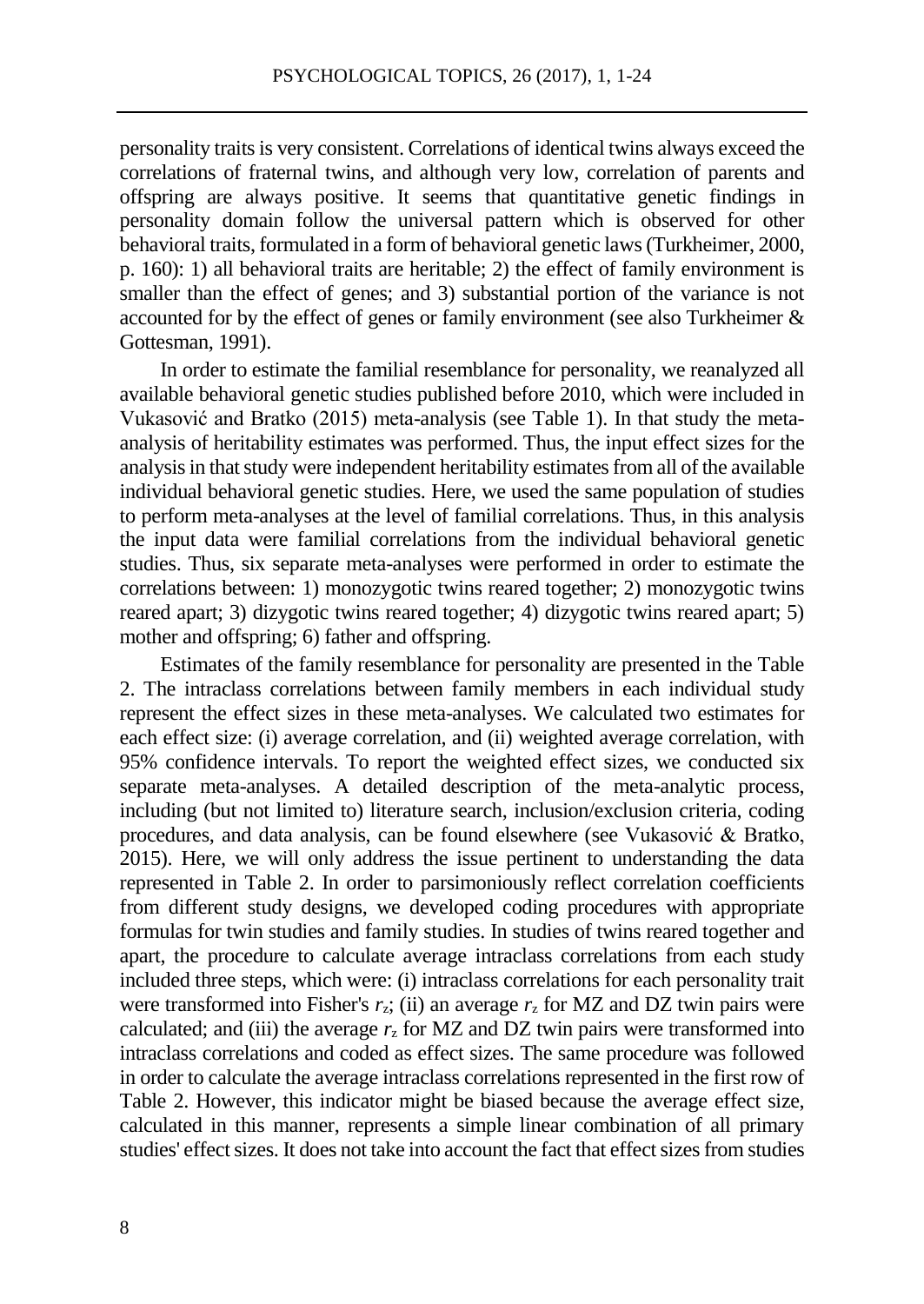|                  | Authors                                         | Design | Model      | Gender | Age            | Country          | ICCMZ          | ICC <sub>DZ</sub> | SDewE | SDer  | NML  | $n_{\rm DZ}$ |
|------------------|-------------------------------------------------|--------|------------|--------|----------------|------------------|----------------|-------------------|-------|-------|------|--------------|
|                  | Tellegen et al. (1988)                          | TRT    | Tellegen   | MF     | 22.2           | USA (Minnesota)  | 59             | 28                | 0.044 | 0.087 | 217  | 114          |
| $\sim$           | Floderus-Myrhed, Pedersen, & Rasmuson<br>(1980) | TRT    | Eysenck    | ≍      | 32.0           | Swedan           | 47             | $\overline{C}$    | 0.016 | 0.016 | 2277 | 3665         |
|                  | (1980)<br>Floderus-Myrhed et al                 | ERT    | Eysenck    | щ      | 32.0           | Swedan           | 54             | 24                | 0.014 | 0.015 | 2717 | 4136         |
| 4                | Hur (2007)                                      | ERT    | Eysenck    | N/F    | 17.5           | South Korea      | 42             | $\overline{17}$   | 0.036 | 0.063 | 531  | 234          |
| 5                | Saudino et al. (1999)                           | TRT    | Eysenck    | MF     | 42.2           | Russia           | 55             | $\overline{18}$   | 0.078 | 0.135 | 79   | 51           |
| $\circ$          | Rose, Koskenvuo, Kaprio, Sarna, &               | TRT    | Eysenck    | Σ      | 37.0           | Finland          | $\overline{4}$ | $\overline{14}$   | 0.026 | 0.020 | 1027 | 2304         |
|                  | Langinvainio, (1988)<br>Rose et al. (1988)      | ΓRΤ    | Eysenck    | щ      | 37.0           | Finland          | 46             | $\overline{16}$   | 0.022 | 0.019 | 1293 | 2520         |
| ∞ं               | Baker & Daniels (1990)                          | TRT    | Eysenck    | MÆ     | 35.2           | USA (Califomia)  | 52             | $\ddot{.}30$      | 0.085 | 0.169 | 74   | $^{29}$      |
| $\overline{9}$ . | Jang, Livesley, & Vernon (1996)                 | TRT    | <b>FFM</b> | MÆ     | 31.2           | Canada           | 47             | 23                | 0.070 | 0.084 | 123  | 127          |
|                  | 10. Riemann, Angleitner, & Strelau (1997)       | IRT    | <b>FFM</b> | MF     | 33.0           | Germany (BiLSAT) | 52             | 23                | 0.028 | 0.054 | 660  | 304          |
|                  | 11. Loehlin, McCrae, Costa, & John (1998)       | TRT    | FFM        | M/F    | $\blacksquare$ | USA (NMTS)       | 52             | 30                | 0.033 | 0.051 | 490  | 317          |
|                  | 12. Johnson, McGue, & Krueger (2005)            | ERT    | Tellegen   | MF     | 59.4           | USA (Minnesota)  | 46             | 23                | 0.049 | 0.065 | 254  | 213          |
|                  | & Goldsmith (1997)<br>13. Losoya, Callor, Rowe, | TRT    | FFM        | MÆ     | 34.5           | USA (Oregon)     | 48             | 23                | 0.115 | 0.179 | 45   | 28           |
|                  | 14. Lensvelt-Mulders & Hetterna (2001)          | TRT    | <b>FFM</b> | MF     | 31.5           | Netherlands      | 46             | 24                | 0.104 | 0.144 | 57   | 43           |
|                  | 15. Loehlin & Martin (2001)                     | TRT    | Eysenck    | ≍      | 23.2           | Australia        | 37             | $\overline{18}$   | 0.054 | 0.076 | 255  | 164          |
|                  | 16. Loehlin & Martin (2001)                     | ERT    | Eysenck    | ⋝      | 37.2           | Australia        | 42             | $\overline{17}$   | 0.046 | 0.070 | 327  | 195          |
|                  | 17. Loehlin & Martin (2001)                     | ERT    | Eysenck    | ⋝      | 61.4           | Australia        | 39             | $\overline{21}$   | 0.072 | 0.116 | 140  | 68           |
|                  | 18. Loehlin & Martin (2001)                     | ERT    | Eysenck    | 匞      | 23.2           | Australia        | $\overline{4}$ | 15                | 0.039 | 0.055 | 453  | 312          |
|                  | 19. Loehlin & Martin (2001)                     | TRT    | Eysenck    | 匞      | 37.8           | Australia        | 42             | 22                | 0.031 | 0.046 | 685  | 420          |
|                  | 20. Loehlin & Martin (2001)                     | TRT    | Eysenck    | 匞      | 61.2           | Australia        | $\pm$          | $\overline{16}$   | 0.038 | 0.062 | 470  | 250          |
|                  | 21. Gillespie, Evans, Wright, & Martin (2004)   | TRT    | Eysenck    | ⊠      | 12.0           | Australia        | $\ddot{ }$     | 25                | 0.068 | 0.087 | 124  | 116          |
|                  |                                                 |        |            |        |                |                  |                |                   |       |       |      |              |

Bratko, D., Butković, A., Vukasović Hlupić, T. *Heritability of Personality*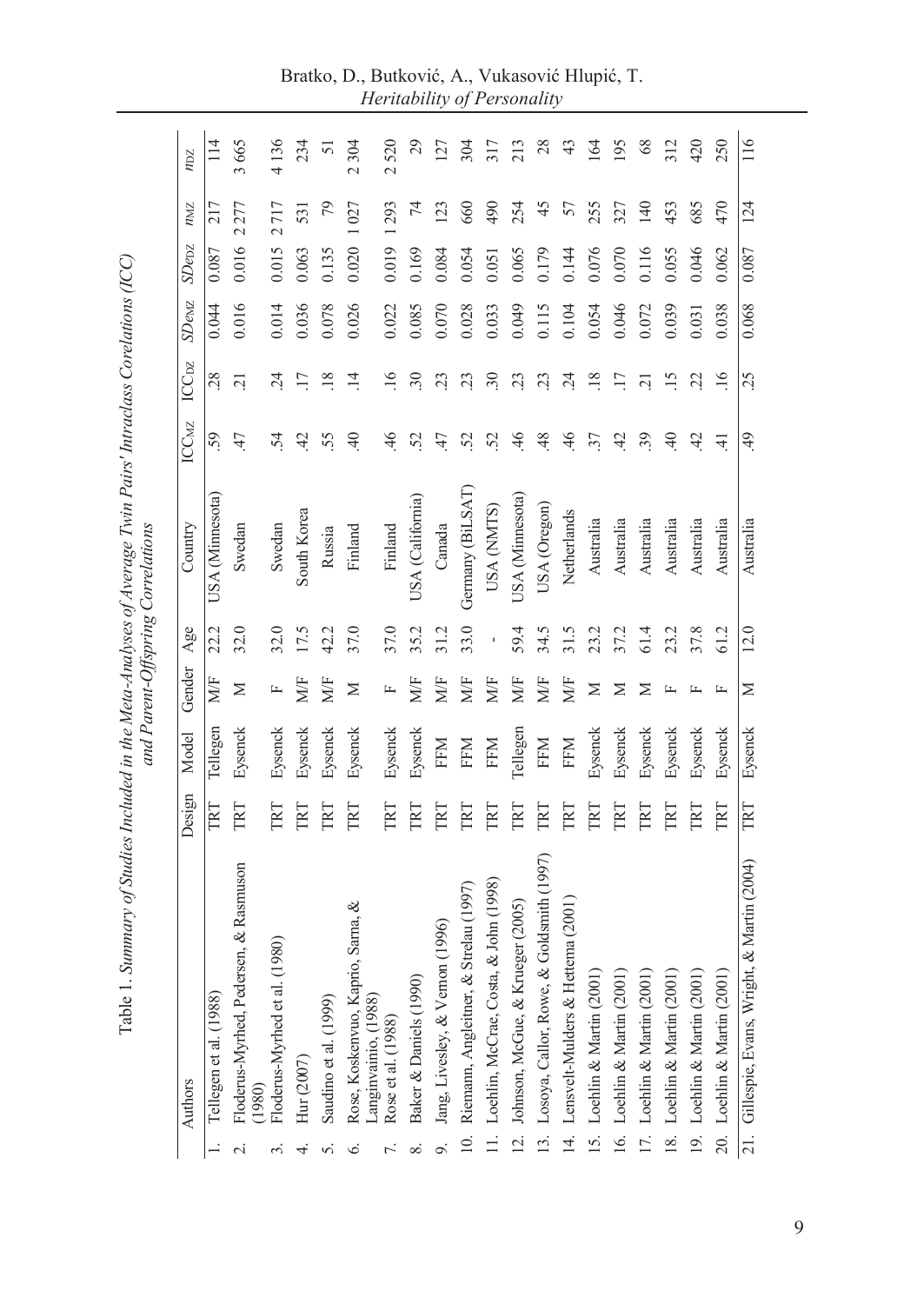|     | Authors                                            | Design                    | Model      | Gender | Age  | Country             | <b>ICCMZ</b>   | ICC <sub>DZ</sub>       | $SD$ e $wz$  | <b>SDepz</b>              | <b>ZNU</b>       | $n_{\rm DZ}$ |
|-----|----------------------------------------------------|---------------------------|------------|--------|------|---------------------|----------------|-------------------------|--------------|---------------------------|------------------|--------------|
|     | 22. Gillespie et al. (2004)                        | ГRТ                       | Eysenck    |        | 12.0 | Australia           | ₹.             | $\frac{8}{18}$          | 0.073        | 0.093                     | 129              | 109          |
|     | 23. South, Krueger, Johnson, & Iacono (2008)       | IRT                       | Tellegen   | MÆ     | 17.8 | USA (Minnesota)     | 52             | 20                      | 0.026        | 0.046                     | 798              | 428          |
|     | 24. Weiss, Bates, & Luciano (2008)                 | ERT                       | <b>NHH</b> | MÆ     | 44.9 | USA (MIDUS)         | 45             | $\overline{17}$         | 0.042        | 0.039                     | 365              | 608          |
|     | 25. Vernon, Martin, Schermer, & Mackie<br>(2008)   | TRT                       | <b>FFM</b> | MF     | 41.2 | <b>USA/Canada</b>   | 54             | 25                      | 0.041        | 0.075                     | 300              | 156          |
| 26. | & Opalesky (2009)<br>Kendler, Myers, Potter,       | ERT                       | <b>FFM</b> | MF     | I.   | International (web) | 45             | $\Theta$                | 0.038        | 0.077                     | 441              | 168          |
|     | 27. Bratko & Butković (2007)                       | RT                        | Eysenck    | MF     | 17.3 | Croatia             | 47             | $\tilde{\mathcal{L}}$   | 0.090        | 0.103                     | 75               | 85           |
| 28. | Valera & Berenbaum (2001)                          | ERT                       | Eysenck    | MF     | 23.6 | <b>USA</b>          | $\odot$        | 28                      | 0.095        | 0.163                     | 45               | 32           |
|     | 29. Franz (unpublished)                            | E                         | Tellegen   | MF     | 55.4 | USA (VETSA)         | 45             | 23                      | 0.043        | 0.059                     | 342              | 261          |
|     | 30. Boomsma & Franić (unpublished)                 | ERT                       | FFM        | MF     | 32.3 | Netherlands         | 46             | $20$                    | 0.020        | 0.027                     | 528              | 277          |
|     | 31. Kandler (unpublished)                          | ΓRΤ                       | <b>FFM</b> | MF     | 31.5 | Germany (JeTSSA)    | 58             | $\overline{31}$         | 0.048        | 0.081                     | $\overline{191}$ | 125          |
|     | 32. Eaves, Heath, Neale, Hewitt, & Martin (1998)   | TFS                       | Eysenck    | Σ      | 53.0 | USA (Virginia)      | $\overline{4}$ | $\frac{13}{2}$          | 0.033        | 0.051                     | 646              | 370          |
|     | 33. Eaves et al. $(1998)$                          | TFS                       | Eysenck    |        | 53.0 | USA (Virginia)      | 45             | $\vec{=}$               | 0.021        | 0.037                     | 418              | 702          |
|     | 34. Finkel & McGue (1997)                          | TFS                       | Tellegen   | ⋝      | 37.8 | USA (Minnesota)     | 52             | 25                      | 0.049        | 0.073                     | 220              | 165          |
| 35. | Finkel & McGue (1997                               | TFS                       | Tellegen   | щ      | 37.8 | USA (Minnesota)     | 52             | $\overline{18}$         | 0.036        | 0.052                     | 406              | 352          |
|     |                                                    |                           |            |        |      |                     | <b>ICCMZA</b>  | <b>ICC<sub>DZ</sub></b> |              | SDenzA SDe <sub>DZA</sub> | NNZA             | NDZA         |
|     | 36. Tellegen et al. (1988)                         | $\mathbb{R}^{\mathsf{A}}$ | Tellegen   | MÆ     | 40.7 | USA (Minnesota)     | 52             | $\odot$                 | 0.110        | 0.191                     | 4                | 27           |
|     | 37. Shields (1958)                                 | TRA                       | Eysenck    | M/F    |      | United Kingdom      | 56             |                         | 0.111        |                           | 38               |              |
|     | 38. Pedersen, Plomin, McCleam, & Friberg<br>(1988) | TRA                       | Eysenck    | MÆ     | 58.6 | Swedan              | 28             | $\overline{17}$         | 0.095        | 0.066                     | 95               | 218          |
|     |                                                    |                           |            |        |      |                     | <b>DWL</b>     | $r_{\rm FO}$            | <b>SDeMO</b> | SDero                     | $n_{\text{MO}}$  | $n_{\rm FO}$ |
|     | 39. Vukasović, Bratko, & Butković (2009)           | ES                        | NHH        | MÆ     | 16.8 | Croatia             | .18            | 24                      | 0.093        | 0.091                     | 115              | 115          |
|     | 40. Bratko et al. (unpublished)*                   | ES                        | <b>NHH</b> | MÆ     | 12.3 | Croatia             | $\overline{0}$ | $\frac{8}{2}$           | 0.039        | 0.043                     | 651              | 551          |
|     | 41. Bratko et al. (unpublished)*                   | ЕS                        | EFM        | M/F    | 16.4 | Croatia             | Ξ              | $\vec{=}$               | 0.073        | 0.081                     | 188              | 153          |
|     |                                                    |                           |            |        |      |                     |                |                         |              |                           |                  |              |

PSYCHOLOGICAL TOPICS, 26 (2017), 1, 1-24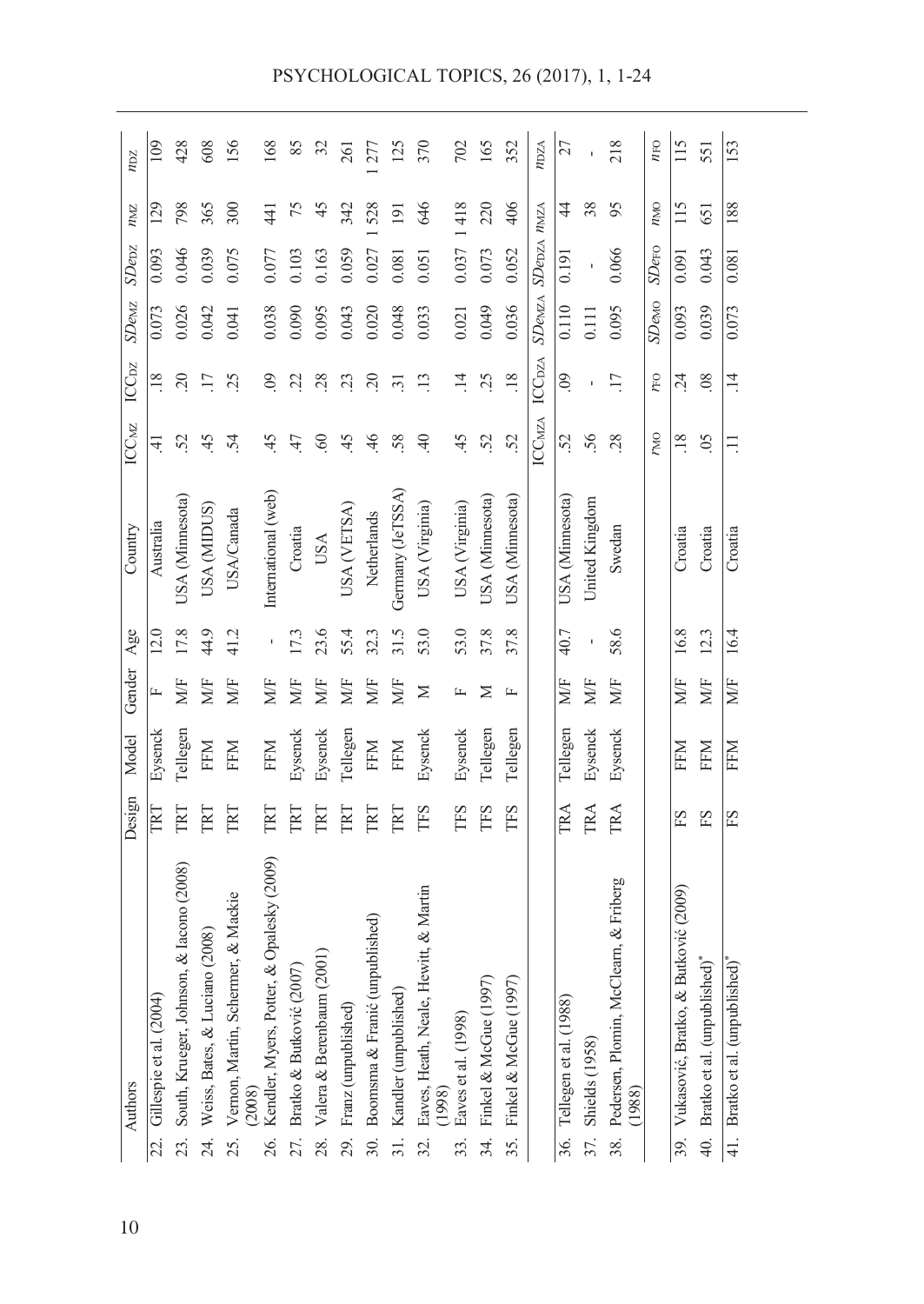| Authors                                                                                                                                                                                                                                                                                                                                                                                                                                                                                                                                                                                                                                                                                                                                                                                                                                                                                                                                                                                                                                                                                                                                                                                                                                                                                                                                                                                                                                                    | Design | Model      | Gender | Age            | Country                                                                                                                  | ICCMZ           | ICC <sub>DZ</sub> | SDewz | SDer                     | NML              | NDZ   |
|------------------------------------------------------------------------------------------------------------------------------------------------------------------------------------------------------------------------------------------------------------------------------------------------------------------------------------------------------------------------------------------------------------------------------------------------------------------------------------------------------------------------------------------------------------------------------------------------------------------------------------------------------------------------------------------------------------------------------------------------------------------------------------------------------------------------------------------------------------------------------------------------------------------------------------------------------------------------------------------------------------------------------------------------------------------------------------------------------------------------------------------------------------------------------------------------------------------------------------------------------------------------------------------------------------------------------------------------------------------------------------------------------------------------------------------------------------|--------|------------|--------|----------------|--------------------------------------------------------------------------------------------------------------------------|-----------------|-------------------|-------|--------------------------|------------------|-------|
| 42. Bratko et al. (unpublished)                                                                                                                                                                                                                                                                                                                                                                                                                                                                                                                                                                                                                                                                                                                                                                                                                                                                                                                                                                                                                                                                                                                                                                                                                                                                                                                                                                                                                            | ES     | EFM        | MÆ     |                | Croatia                                                                                                                  |                 | ្ម                | 0.072 | 0.074                    | $\frac{50}{2}$   |       |
|                                                                                                                                                                                                                                                                                                                                                                                                                                                                                                                                                                                                                                                                                                                                                                                                                                                                                                                                                                                                                                                                                                                                                                                                                                                                                                                                                                                                                                                            |        |            |        |                |                                                                                                                          | $\frac{16}{1}$  |                   |       |                          |                  |       |
| Solaas, & Berg<br>Tambs, Sundet, Eaves,<br>(1991)<br>43.                                                                                                                                                                                                                                                                                                                                                                                                                                                                                                                                                                                                                                                                                                                                                                                                                                                                                                                                                                                                                                                                                                                                                                                                                                                                                                                                                                                                   | ΕS     | Eysenck    | MÆ     | 21.9           | Norway                                                                                                                   | $\overline{17}$ |                   | 0.082 | 0.092                    | 147              | 118   |
| Ahem, Johnson, Wilson, McClearn, &<br>Vandenberg (1982)<br>Insel (1974)<br>4.                                                                                                                                                                                                                                                                                                                                                                                                                                                                                                                                                                                                                                                                                                                                                                                                                                                                                                                                                                                                                                                                                                                                                                                                                                                                                                                                                                              | ΕS     | Eysenck    | MÆ     | 16.9           | USA (Hawaii)                                                                                                             | $\frac{8}{2}$   | Ξ                 | 0.058 | 0.058                    | 297              | 295   |
| 45.                                                                                                                                                                                                                                                                                                                                                                                                                                                                                                                                                                                                                                                                                                                                                                                                                                                                                                                                                                                                                                                                                                                                                                                                                                                                                                                                                                                                                                                        | ΕS     | Eysenck    | MÆ     | 17.0           | United Kingdom                                                                                                           | £               | $\mathfrak{S}$    | 0.094 | 0.104                    | 57               | 54    |
| 46. Kendler et al. (2009)**                                                                                                                                                                                                                                                                                                                                                                                                                                                                                                                                                                                                                                                                                                                                                                                                                                                                                                                                                                                                                                                                                                                                                                                                                                                                                                                                                                                                                                | ES     | <b>FFM</b> | MÆ     |                | International (web)                                                                                                      | $\overline{14}$ |                   | 0.070 | $\overline{1}$           | $\overline{201}$ |       |
| 47. Coppen, Cowie, & Slater (1965)                                                                                                                                                                                                                                                                                                                                                                                                                                                                                                                                                                                                                                                                                                                                                                                                                                                                                                                                                                                                                                                                                                                                                                                                                                                                                                                                                                                                                         | ΕS     | Eysenck    | MÆ     | 37.8           | United Kingdom                                                                                                           | 28              |                   | 0.134 |                          | 53               |       |
| 48. Coppen et al. (1965)                                                                                                                                                                                                                                                                                                                                                                                                                                                                                                                                                                                                                                                                                                                                                                                                                                                                                                                                                                                                                                                                                                                                                                                                                                                                                                                                                                                                                                   | ΕS     | Eysenck    | 匞      | 35.9           | United Kingdom                                                                                                           | $\overline{12}$ |                   | 0.113 |                          | 79               |       |
| 49. Eaves et al. (1999)                                                                                                                                                                                                                                                                                                                                                                                                                                                                                                                                                                                                                                                                                                                                                                                                                                                                                                                                                                                                                                                                                                                                                                                                                                                                                                                                                                                                                                    | ΕS     | Eysenck    | MÆ     | $\blacksquare$ | USA (Virginia)                                                                                                           | $\vec{=}$       |                   | 0.015 | 0.021                    | 4542             | 2218  |
| 50. Martin et al. (2000)***                                                                                                                                                                                                                                                                                                                                                                                                                                                                                                                                                                                                                                                                                                                                                                                                                                                                                                                                                                                                                                                                                                                                                                                                                                                                                                                                                                                                                                | ΕS     | Eysenck    | MÆ     | 40.3           | United Kingdom                                                                                                           |                 | $\overline{15}$   | ï     | 0.007                    |                  | 20427 |
| 51. Bratko & Marušić (1997)                                                                                                                                                                                                                                                                                                                                                                                                                                                                                                                                                                                                                                                                                                                                                                                                                                                                                                                                                                                                                                                                                                                                                                                                                                                                                                                                                                                                                                | ΕS     | <b>FFM</b> | MÆ     | 18.0           | Croatia                                                                                                                  | S.              | $\overline{12}$   | 0.087 | 0.091                    | 134              | 122   |
| 52. Scarr, Webber, Weinberg, & Wittig<br>(1981)**                                                                                                                                                                                                                                                                                                                                                                                                                                                                                                                                                                                                                                                                                                                                                                                                                                                                                                                                                                                                                                                                                                                                                                                                                                                                                                                                                                                                          | AS     | Eysenck    | MÆ     | 18.5           | <b>USA</b>                                                                                                               | 23              |                   | 0.092 | $\overline{\phantom{a}}$ | 113              |       |
| MIDUS - National Survey of Midlife Development in the United States; VETSA - The Vietnam Era Twin Study of Aging; JeTSSA - The Jena Twin Study of<br>communication, July 24, 2013): The Vietnam Era Twin Study of Aging; Kandler, C. (personal communication, August 6, 2013): domain level intraclass correlations<br>members; TRA – twins reared apart; FS – family study; AS – adoption study; FFM – Five-Factor Model of personality; Eysenck – Eysenck's personality model;<br>Tellegen - Tellegen's personality model; M - male, F - female; BiLSAT - Bielefeld Longitudinal Study of Adult Twins; NMTS - National Merit Twin Study;<br>Legend: Design - type of behavior genetic study design; Model - type of personality model; Gender - gender of participants; Age - average age of participants;<br>$SDe$ – standard error of estimate; $n$ – number of unites of analysis (twin pairs, families); TRT – twins reared together; TFS – twins reared together and their family<br>Social Attitudes; * published since coded; ** parent-offspring correlations included in mother-offspring dataset because of the predominantly female sample structure;<br>**** coded sibling-correlations (not available parent-offspring correlations) included in father-offspring dataset because of the predominantly male sample structure<br>for JeTSSA sample not reported in Kandler, Riemann, Spinath, & Angleitner (2010)<br>Note: unpublished data: |        |            |        |                | Boomsma, D. and Franic, S. (personal communication, July 24, 2013): The Netherlands Twin Registry; Franz, C.E. (personal |                 |                   |       |                          |                  |       |

Bratko, D., Butković, A., Vukasović Hlupić, T. *Heritability of Personality*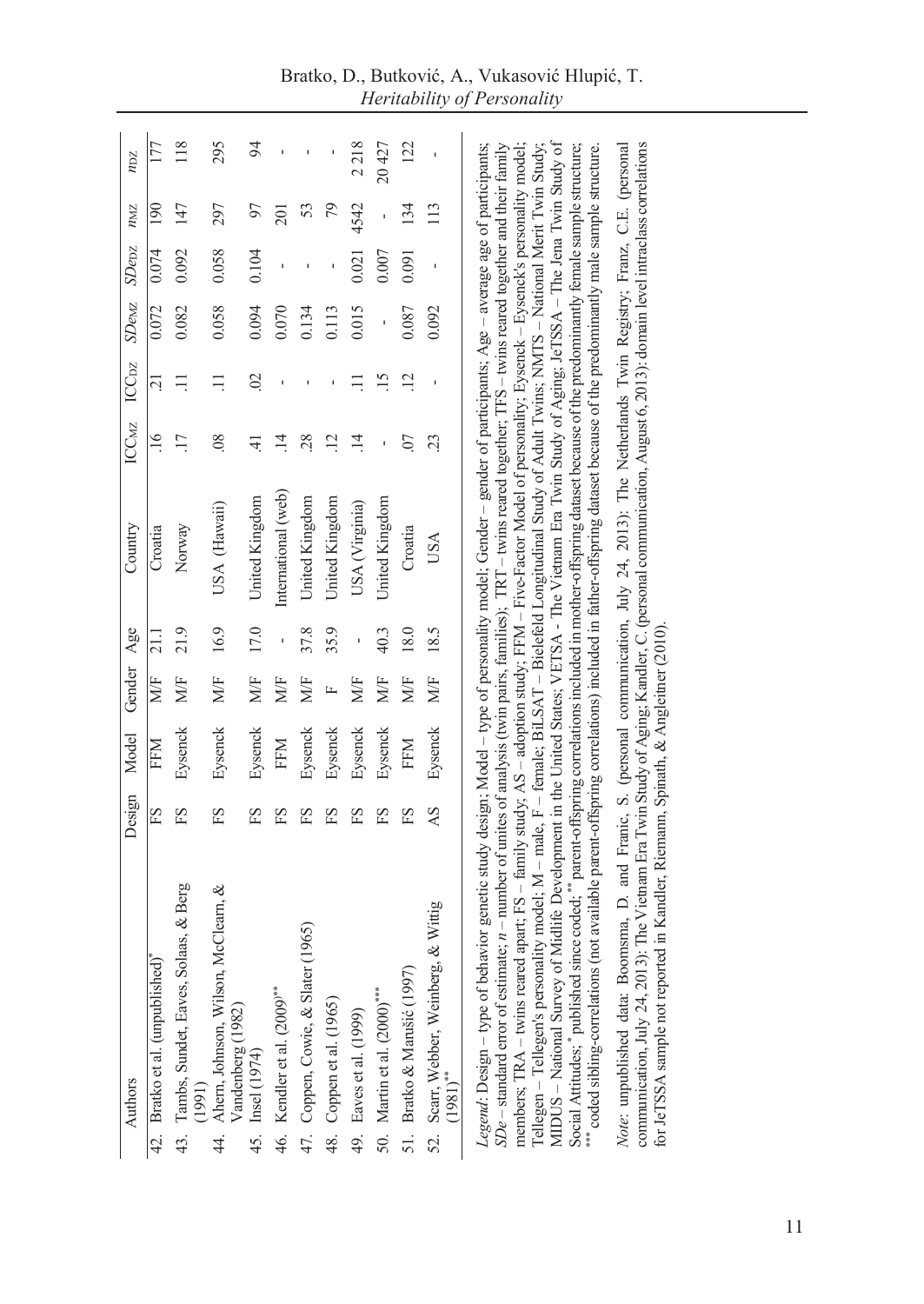with larger sample sizes have smaller standard errors of estimate, and thus represent a more precise estimate – closer to the true effect size we aim to assess. In order to circumvent this potential bias, we decided to conduct six separate meta-analyses.

Eighty-five percent of all effect sizes included in the meta-analyses were triple coded by independent coders (the third author and two additional independent coders<sup>2</sup>). Interrater agreement was calculated to insure the reliability of the coding process. Krippendorff's α (Hayes & Krippendorff, 2007), an interrater reliability coefficient calculated for coding of effect sizes, was .98 indicated a very high level of coding reliability.

| Table 2. Results of the Average and Meta-Analysed Intraclass Correlations for Twin Pairs     |  |
|----------------------------------------------------------------------------------------------|--|
| $(r_{MZDZ})$ , Mother-Offspring ( $r_{MO}$ ), and Father-Offspring ( $r_{FO}$ ) Correlations |  |

|                                         | $r_{\rm MZ}$ | $r_{\rm DZ}$ | $r_{\rm MZA}$ | $r_{\rm DZA}$ | $r_{\rm MO}$ | $r_{\rm FO}$ |
|-----------------------------------------|--------------|--------------|---------------|---------------|--------------|--------------|
| Average effect size                     | .48          |              | .46           |               |              |              |
| Weighted effect size<br>(meta-analysed) | .47          | 20           | 45            | .16           | .14          |              |
|                                         | [.45, .49]   |              | [.27. .62]    | [.04, .28]    | [.10. .191   |              |

*Legend*: MZ – monozygotic twin pairs raised together; DZ – dizygotic twin pairs raised together; MZA – monozygotic twin pairs raised apart; DZ – dizygotic twin pairs raised apart; MO – mother-offspring; FO – father-offspring.

Results of the six small meta-analyses, represented in the second row of Table 2, suggest several possible conclusions. First, average correlation coefficients are statistically significant, with none of the confidence intervals including zero. Second, intraclass correlations for monozygotic twin pairs (reared together as well as those reared apart) are larger than intraclass correlations for dizygotic twin pairs. This indicates that there is a genetic effect underlying individual differences in personality. Third, intraclass correlations of twin pairs raised together are very similar to those of pairs raised apart, indicated that sharing family environment does not contribute to their similarity. Fourth, intraclass correlations for monozygotic twin pairs (reared together as well as those reared apart) are more than twice the intraclass correlations for dizygotic twin pairs. This indicates that, apart from the additive genetic effects, non-additive genetic effects also play a part in explaining the underlying individual differences in personality. Fifth, heritability estimates calculated from intraclass correlations for twin pairs reared together using Falconer's formula  $[h^2 = 2(r_{\text{MZ}} - r_{\text{DZ}})]$  and intraclass correlations for monozygotic twin pairs reared apart ( $h^2 = r_{\text{MZA}}$ ), are larger compared to familial aggregation ( $f^2 = 2^* r_{\text{parent}}$ offspring) estimates (.54 and .45 *vs.* .26 and .28). This finding is in line with the

 $\overline{a}$ 

<sup>&</sup>lt;sup>2</sup> Four coders were selected as the best psychology graduate students in their class. They underwent an introduction course in meta-anaysis organized by the third author, and passed the coding training before being included in the coding process.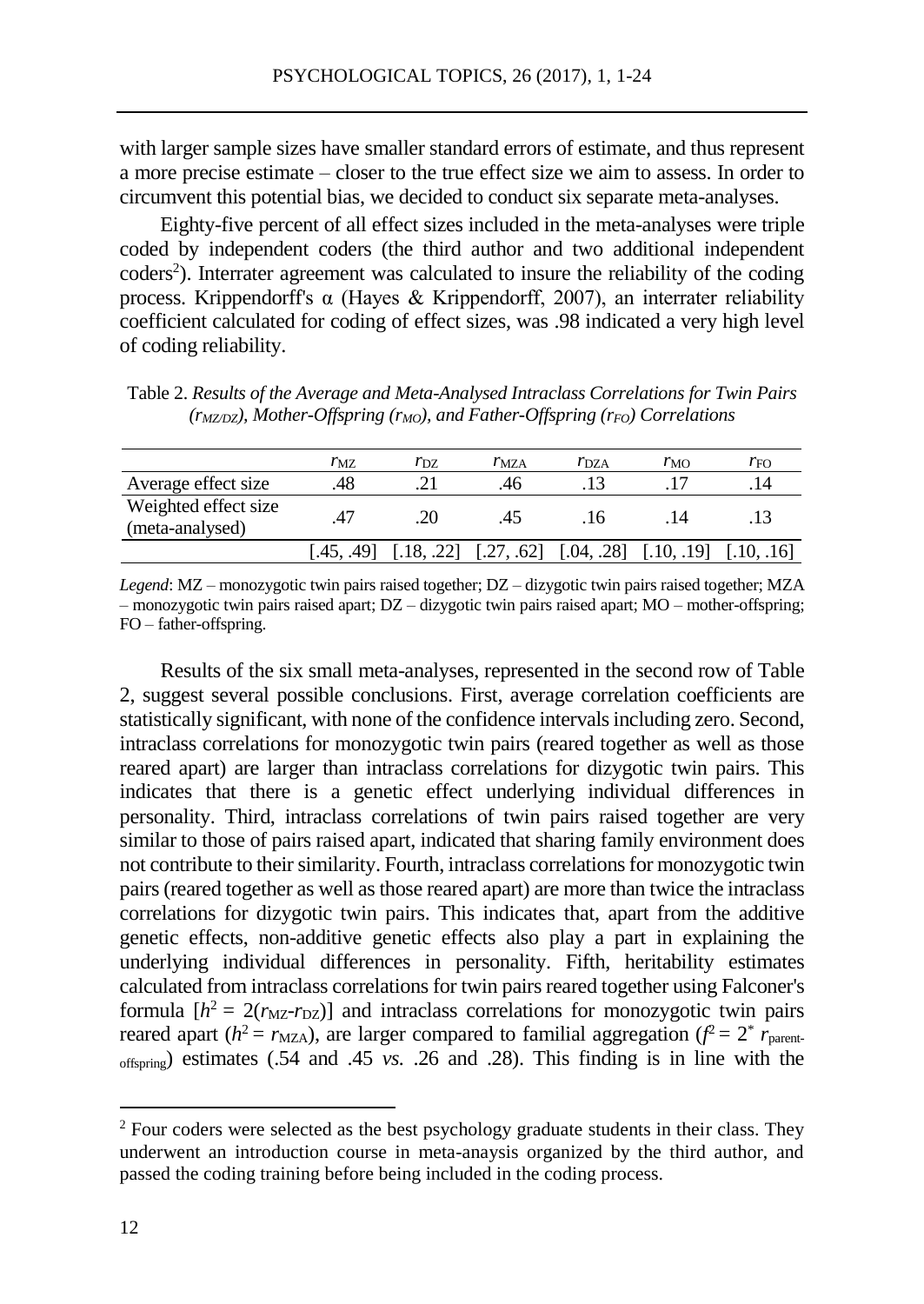conclusion of our previous meta-analysis (Vukasović & Bratko, 2015), which first empirically tested and confirmed that study design was a significant moderator of personality heritability, with twin studies showing higher estimates (.47) compared to family and adoption studies (.25).

### **Findings from Molecular Genetic Studies: Which Genes Contribute to the Heritability of Personality?**

The results of the quantitative genetic studies indicate substantial genetic contribution to the individual differences in personality. However, the results of the molecular genetic studies, which aim at specific genes that contribute to this effect, are mixed and often difficult to replicate. This is in line with the empirical finding in the field that, although total genetic effect may be quite large, behavioral phenotypes are usually related to many genes which individually have a small effect on the variation of the phenotype (e.g. Davies et al., 2015; Hellard & Steen, 2014). Similarly for personality, the molecular genetic studies indicate several genes with the small effects which contribute to the personality variance (de Moor et al., 2012; Munafo, Clark, Moore, Walton, & Flint, 2003; Schinka, Brusch, & Robichauw-Keene, 2004). However, the estimate of heritability from these studies is much lower than the effect size in quantitative genetic studies.

Turkheimer et al. (2014) distinguish three phases of molecular genetic studies of personality: (i) an anticipatory phase, (ii) a period of considerable empirical optimism, and (iii) an extended period of frustration. Since quantitative genetic studies of personality have consistently reported that personality is heritable, it was expected that molecular genetic studies of personality will find genetic variants associated with differences in personality traits. And in the beginning, results were very optimistic. In 1996 two articles were published simultaneously in *Nature Genetics* showing an association between novelty seeking measured with different personality inventories (TPQ and NEO-PI-R) and the dopamine D4 receptor gene (Benjamin et al., 1996; Ebstein et al., 1996). They were quickly followed by the study showing an association between neuroticism from NEO-PI-R and the serotonin transporter gene (Lesch et al., 1996). These reports were then followed by a series of studies resulting in both successful and unsuccessful efforts at replicating these first studies, leading to the third phase of extended frustration. A meta-analysis conducted on studies reporting data on associations between candidate genes and human personality have shown no significant associations (Munafo et al., 2003). A metaanalysis of GWAS for personality used NEO-PI-R data and information on 2.4 million SNPs from 10 independent samples constituting a total of 17 375 adults, with five additional samples, with 3 294 adults, as a replication sample. Two SNPs showed genome wide association with openness and one with conscientiousness, each accounting for a little more than 0.2% of the variation, but effects did not replicate on a replication sample (de Moor et al., 2012). All thisled to the formulation of a *missing heritability* problem, dealing with the fact that, although quantitative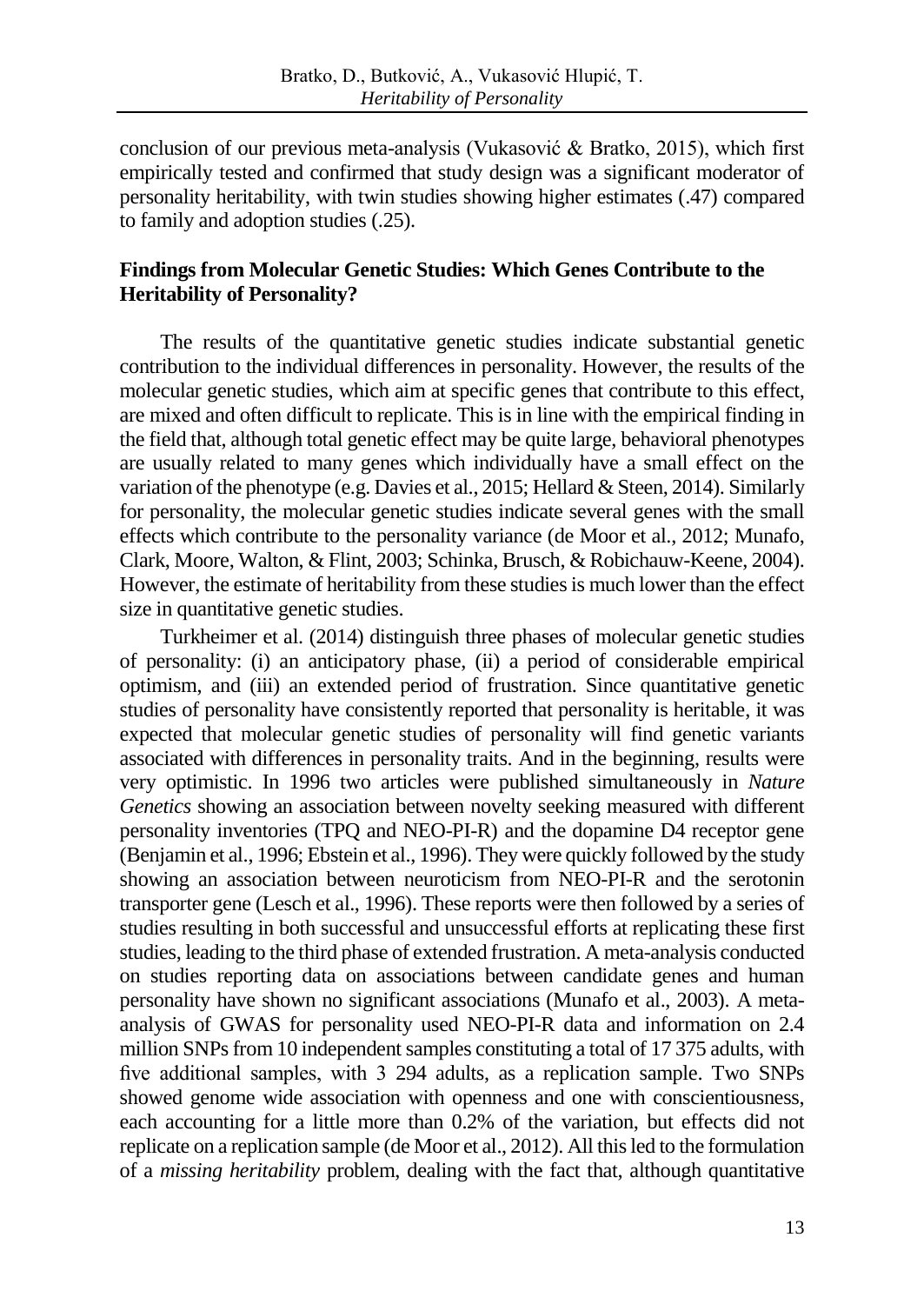genetic research showed that different phenotypes are heritable, molecular genetic research has not found single genetic variations accounting for much of that heritability. For example, height is a very heritable phenotype, and a study examining it in eight different populations gave estimations as high as 90% (Silventoinen et al., 2003). However, GWAS trying to reliably associate the published SNPs with height, as in most cases, explained only a small proportion of the known genetic variance, around 10% (e.g. Allen et al., 2010). Researchers believe that the problem is that many SNPs account for that known genetic variance with a very small effect. In line with that idea, Yang et al. (2010) estimated the total variance explained by the SNPs, without focusing on individual SNPs, and showed that common SNPs explain around 45% of the phenotypic variance in height. This method was also applied to personality. Vinkhuyzen et al. (2012), using genome wide SNP data from approximately 12 000 unrelated individuals, estimated that common SNPs explain 6% and 12% of the phenotypic variance for neuroticism and extraversion, respectively.

Today researchers agree that personality traits are influenced by many genes, possibly thousands, of relative small effect, which means that both (i) samples that are larger than the ones used so far, even by GWAS, and (ii) more narrow and specific phenotypes, such as subtraits or facets, should be examined in the future. Another useful approach could be an investigation of gene-gene (GxG) and geneenvironment (GxE) interactions (Balestri, Calati, Serretti, & De Ronchi, 2014).

### **Gene–Environment Interaction Studies in Personality**

Gene-gene (GxG) and gene-environment (GxE) interactions have been mentioned as possible sources of missing heritability (Plomin, 2013). Interactions between genes, called *epistatic interaction*, a form of non-additive genetic effects, describe the interactions between genes that are not alleles. As mentioned earlier, differences in heritability estimates between different study designs indicate the importance of gene-gene interactions for personality. GxE interactions refer to statistical interaction between genotypes and environments, in a sense that genetic variation is expressed conditionally, as a function of environmental factors to which some, but not all, individuals are exposed (Manuck & McCaffery, 2014). GxE interactions can be studied at the latent or at the molecular level of analysis. On a latent or biometric level focus is on the environmental moderation of a latent or inferred genetic risk, while on a molecular level focus is on the environmental moderation of the expression of the directly measured genes (Burt, 2008).

Burt (2008) summarized GxE studies in personality on both latent and molecular level of analysis. Three studies examined GxE interaction in impulsivity on a molecular level with dopamine D4 receptor gene and found an interaction with parenting quality (Sheese, Voelker, Rothbart, & Posner, 2007), hostile childhood environment (Keltikangas-Järvinen, Räikkönen, Ekelund, & Peltonen, 2004) and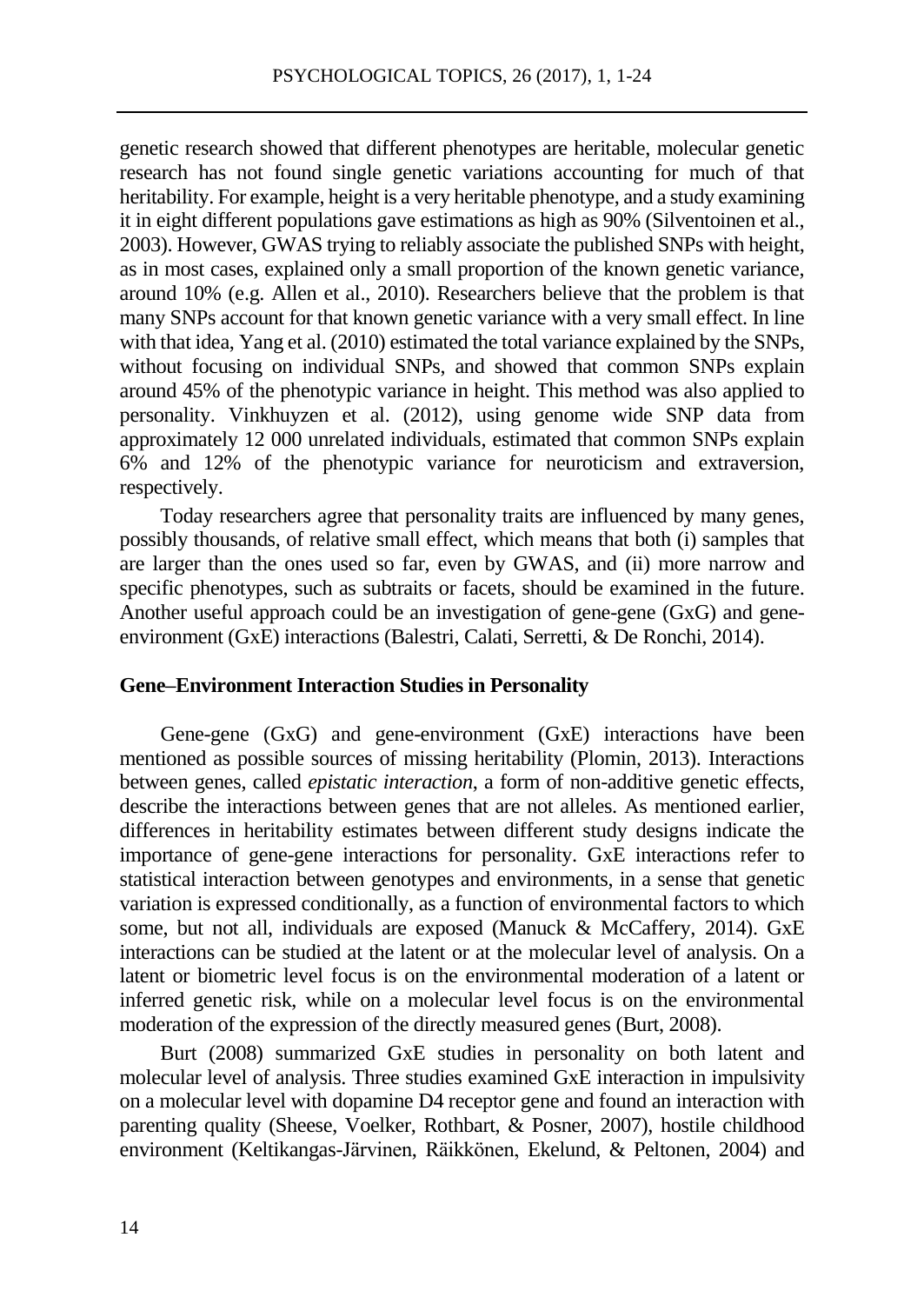frequency of paternal drunkenness (Lahti et al., 2010). This line of research has led to GxE experiments, which test the *differential susceptibility* model. The differential susceptibility hypothesis proposes that in positive environments vulnerable children may outperform their peers, who turn out to be less susceptible not only to bad environments, but also to optimal environments (Bakermans-Kranenburg & Van IJzendoorn, 2007). Recent meta-analysis of randomized GxE experiments has shown support for the differential susceptibility model with dopamine-related genes emerging as susceptibility markers. The effects of experimental manipulation of the environment for the better were much stronger in the susceptible genotypes than in the non-susceptible genotypes (Bakermans-Kranenburg & Van IJzendoorn, 2015).

Studies examining GxE interaction on a latent level have yielded mixed results. In a Burt (2008) review one study found significant GxE interaction for impulsivity (Boomsma, De Geus, Van Baal, & Koopmans, 1999) and one has not (Krueger, South, Johnson, & Iacono, 2008), while for neuroticism two have found significant GxE interaction (Jang, Dick, Wolf, Livesley, & Paris, 2005; Krueger et al., 2008), and one has not (Kendler, Aggen, Jacobson, & Neale, 2003). Additionally, Lemery-Chalfant, Kao, Swann, and Goldsmith (2013) have also found significant GxE interaction for neuroticism. Finally, two studies have found significant GxE interaction for extraversion (Krueger et al., 2008; Lemery-Chalfant et al., 2013). Like candidate gene studies generally, G×E findings have been challenged for

limited replication and vulnerability to publication bias (Manuck & McCaffery, 2014). Recently, Windle and Mrug (2015) suggested that what is needed as a complementary approach to GWAS are hypothesis-driven and biologically informed research for GxE interactions. Their study used prior research studies and developmental an evolutionary theory to guide hypothesis testing of GxE relationships, and their findings supported the hypothesized interaction.

### **Some Concluding Thoughts**

Review and the meta-analysis of the behavioral genetic studies of personality presented here support the genetic hypothesis without any doubt. Individual differences in personality traits are heritable. On the other hand, how important is that? Is the precise heritability estimate the most important goal of the behavioral genetic studies of personality? One possible position is that, once the heritability is established, the magnitude of genetic influence is not so important. Obviously, as Johnson, Penke, and Spinath (2011) argue, although the genetic influence on behavior is ubiquitous, the size of heritability estimates are related not only to the biological reality, but also to the non-biological issues like test-retest reliability of the measures, the quantity of the aggregation of a heritable behaviors within the scales, or to the frequency of the response which is reflected in variability of the analyzed phenotype (p. 256; see also Riemann, Kandler, & Bleidorn, 2011). Heritability is essentially the effect size of the genetic influence and it is sensitive to all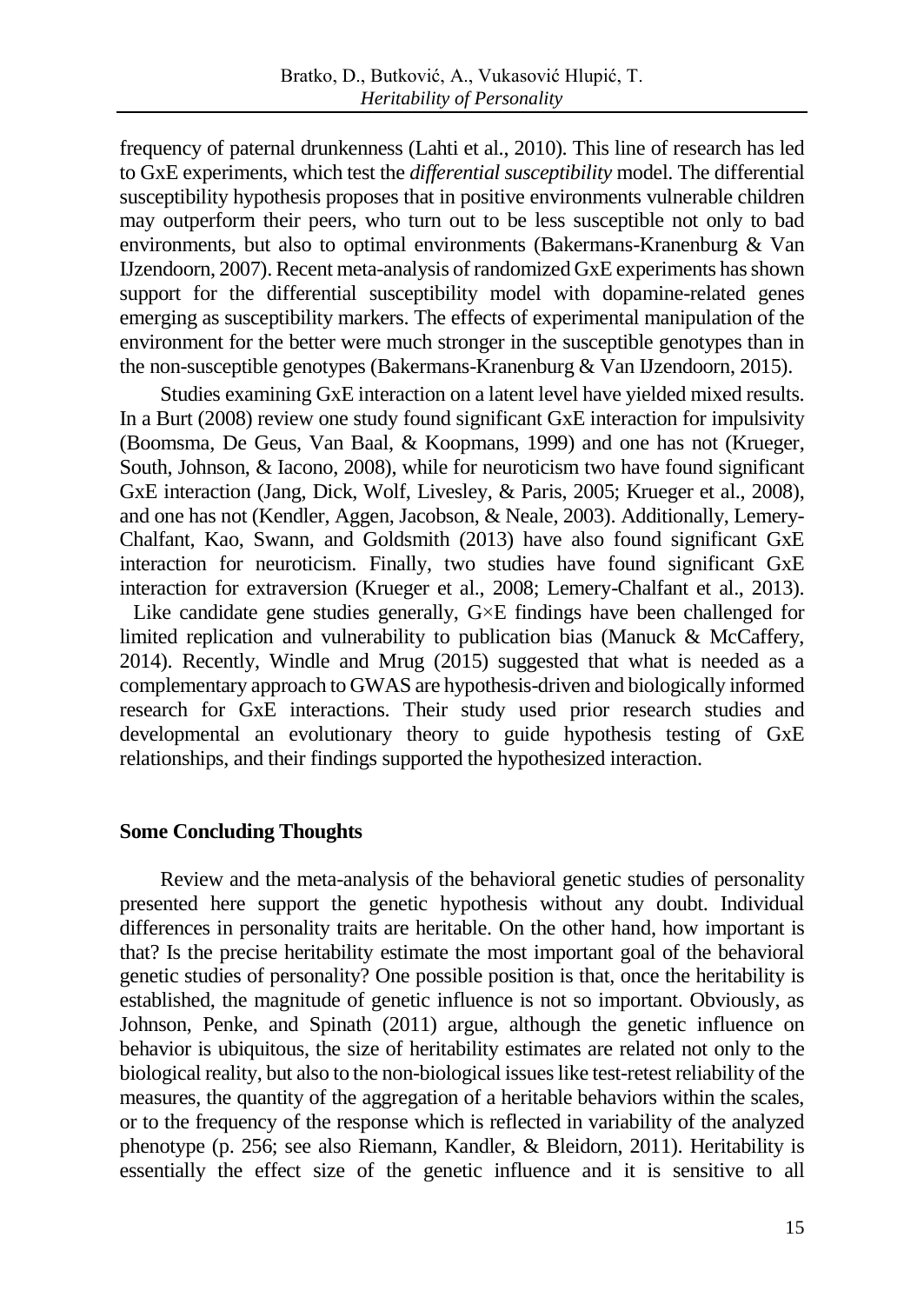psychometric factors which may bias the estimate of the effect size in any correlational study. However, since there is some "exact number" or "true effect size", which reflects the heritability in a population, we are trying to figure it out with our imperfect methods, personality models and measures. Although the heritability estimate may not be the ultimate goal of behavioral genetics, the quantitative genetic analysis of various behavioral phenotypes yielded surprisingly consistent results. Polderman et al. (2015) reported results of the meta-analysis of virtually all published twin studies of complex traits. They analyzed 17 804 traits from 2 748 publications, and across all traits the heritability estimate was .49, which is exactly the same estimate of heritability as is the estimate from the twin studies of personality (Vukasović & Bratko, 2015). Obviously, we have very consistent results of the studies within the same methods or study designs. However, behavior genetic studies of personality conducted with different methods yielded inconsistent results, which needs to be theoretically explained. According to our view, two phenomena are particularly relevant. First, the results of twin studies are inconsistent with the results of the family and adoption studies in a way that twin studies consistently result in larger genetic effect sizes. Although this may happen for various reasons, the possibility of non-additive genetic effect or gene-gene interactions is theoretically the most relevant explanation. However, interaction is very difficult to prove in a situation where the main effect of individual gene is extremely small. Second, results of the quantitative genetic studies and molecular genetic studies are also inconsistent. Overall, the genetic effect estimated from the quantitative genetics studies substantially exceeds the variance explained by the molecular genetic findings. This 'missing heritability' is one of the central problems in the field and it is on the agenda for future research. It is important to notice that same phenomena exist for the environmental effect size as well. The quantitative genetic estimates of environmental effect by far exceed the effect sizes that are typically estimated in the studies of measured environment. Thus, we may introduce the term 'missing environmentality'. Typical effect sizes in personality psychology are small, as well as in other psychological domains (Roberts, Kuncel, Shiner, Caspi, & Goldberg, 2007), and it seems that quantitative genetics utilizes the principle of aggregation.

And last but not least, behavioral genetic studies are completely in line with other studies in behavioural sciences – they are typically conducted in Western, Educated, Industrialized, Rich, and Democratic societies, named WIERD societies by Henrich, Heine, & Norenzayan (2010), because they are among the least representative populations for the human species. The existing studies of personality heritability cover well the populations of Western Europe, North America, and Australia, but little is known about the populations of Asia, South America or Africa (Vukasović & Bratko, 2015). Since these populations may differ on some potentially relevant dimensions (e.g. individualism-collectivism), the future cross-cultural comparison of the personality heritability would be welcome. Since we can expect that the relevance of the trait concept for the explanation of the behavioral individual differences could be smaller in collectivistic cultures (Church, 2009), the plausible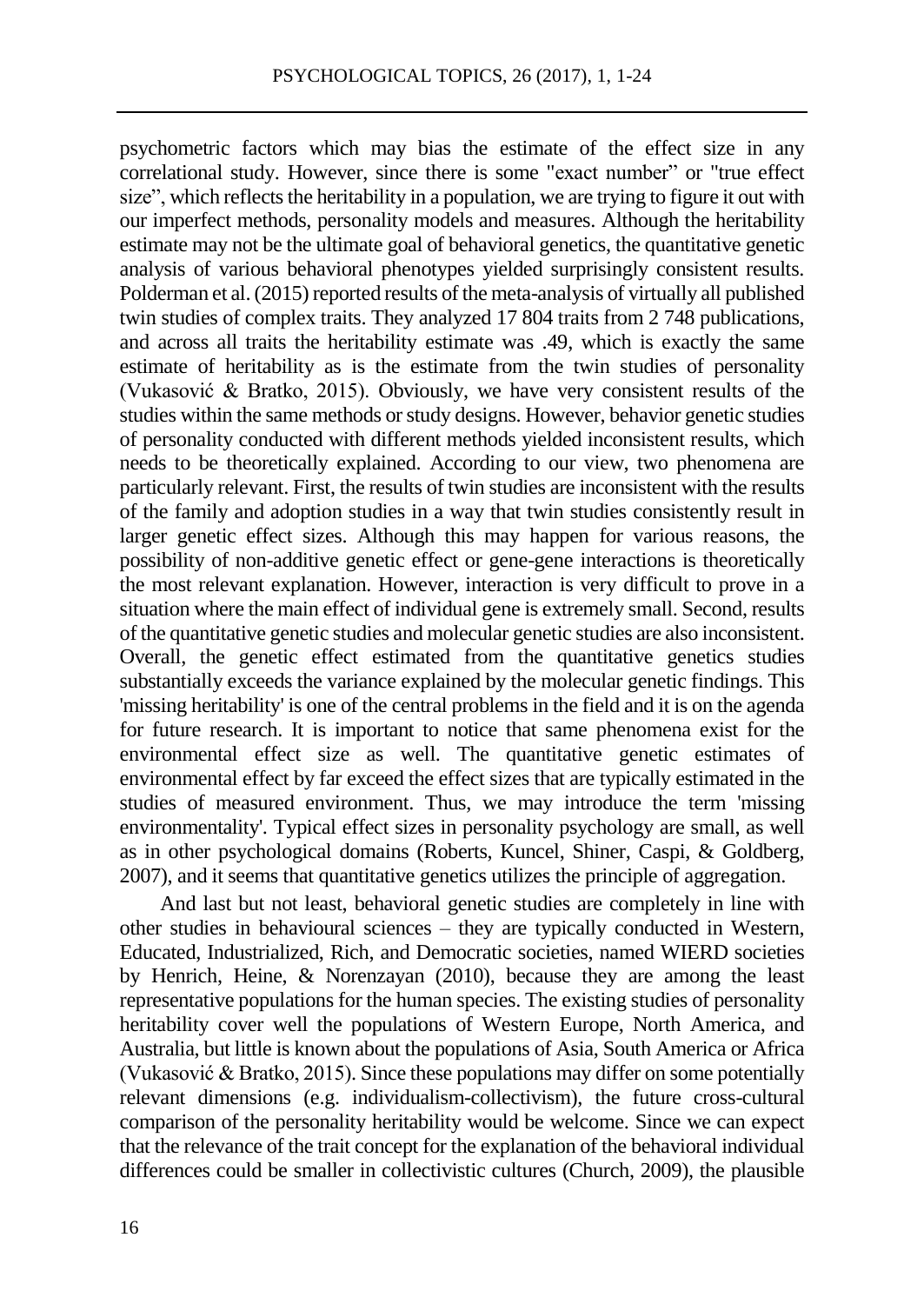hypothesis would be that heritability of personality traits would be lower in these cultures. However, at this point in time, there is not enough relevant empirical studies to test this hypothesis.

### **References**

References marked with an asterisk indicate studies included in the meta-analysis.

- \*Ahern, F.M., Johnson, R.C., Wilson, J.R., McClearn, G.E., & Vandenberg, S.G. (1982). Family resemblances in personality. *Behavior Genetics, 12,* 261-280. http://dx.doi.org/10.1007/BF01067847
- Allen, H.L., Estrada, K., Lettre, G., Berndt, S.I., Weedon, M.N., Rivadeneira, F., ... Ferreira, T. (2010). Hundreds of variants clustered in genomic loci and biological pathways affect human height. *Nature*, *467*(7317), 832-838.
- \*Baker, L.A., & Daniels, D. (1990). Nonshared environmental influences and personality differences in adult twins. *Journal of Personality and Social Psychology, 58,* 103-110. http://dx.doi.org/10.1037/0022-3514.58.1.103
- Bakermans-Kranenburg, M.J., & Van IJzendoorn, M.H. (2007). Genetic vulnerability or differential susceptibility in child development: The case of attachment. *Journal of Child Psychology and Psychiatry*, *48*, 14.
- Bakermans-Kranenburg, M.J., & Van IJzendoorn, M.H. (2015). The hidden efficacy of interventions: Gene× environment experiments from a differential susceptibility perspective. *Annual Review of Psychology*, *66*, 381-409.
- Balestri, M., Calati, R., Serretti, A., & De Ronchi, D. (2014). Genetic modulation of personality traits: A systematic review of the literature. *International Clinical Psychopharmacology*, *29*(1), 1-15.
- Benjamin, J., Li, L., Patterson, C., Greenberg, B.D., Murphy, D.L., & Hamer, D.H. (1996). Population and familial association between the D4 dopamine receptor gene and measures of Novelty Seeking. *Nature Genetics, 12*, 81-84.
- Boomsma, D.I., De Geus, E.J., Van Baal, G.C.M., & Koopmans, J.R. (1999). A religious upbringing reduces the influence of genetic factors on disinhibition: Evidence for interaction between genotype and environment on personality. *Twin Research*, *2*(02), 115-125.
- \*Bratko, D., & Butković, A. (2007). Stability of genetic and environmental effects from adolescence to young adulthood: Results of Croatian longitudinal twin study of personality. *Twin Research and Human Genetics, 10,* 151-157. http://dx.doi.org/ 10.1375/twin.10.1.151
- \*Bratko, D., & Marušić, I. (1997). Family study of the Big Five personality dimensions. *Personality and Individual Differences, 23,* 365-369. http://dx.doi.org/10.1016/S0191- 8869(97)00081-0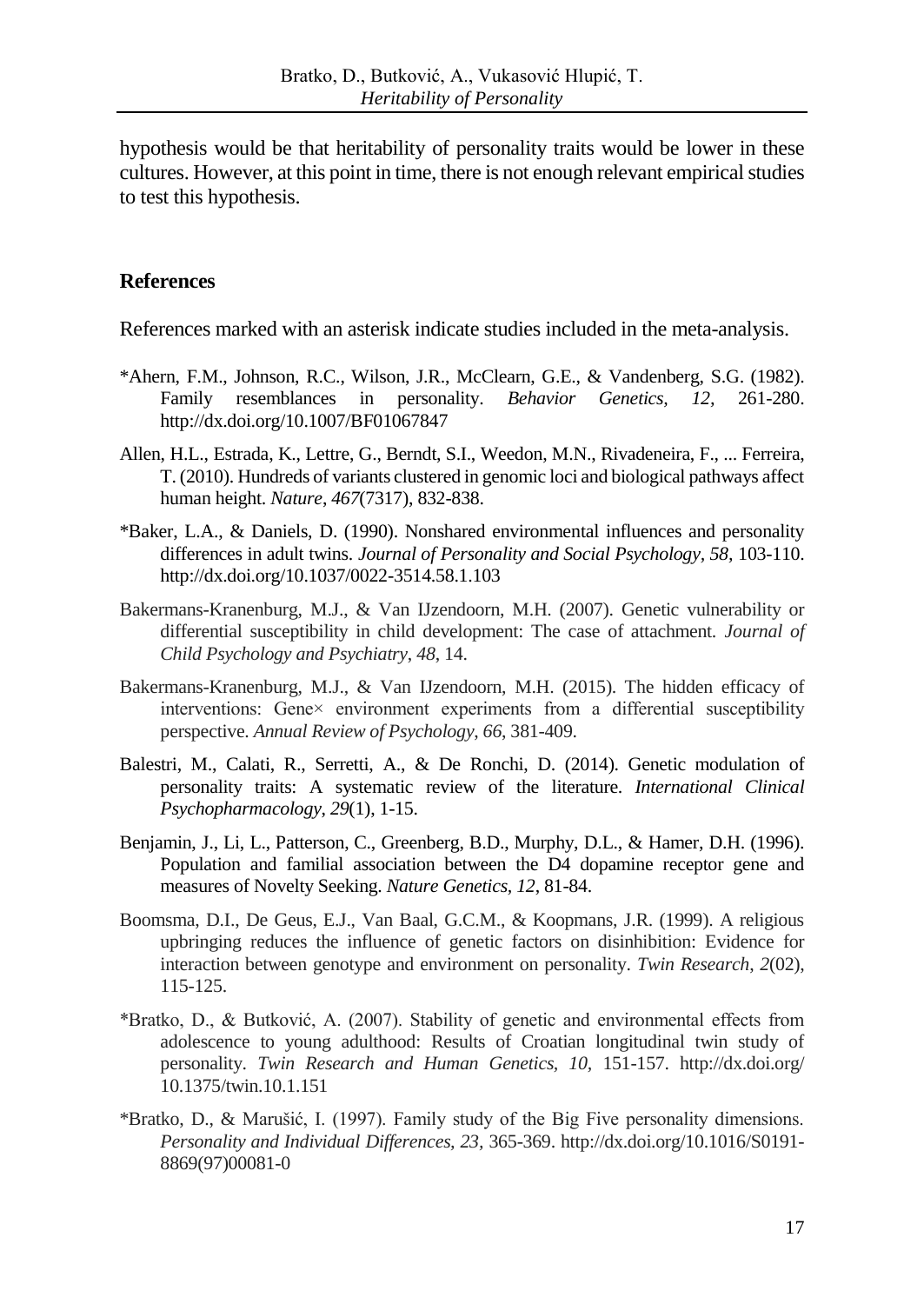- Burt, S.A. (2008). Gene–environment interactions and their impact on the development of personality traits. *Psychiatry*, *7*(12), 507-510.
- Cervone, D., & Pervin, L.A. (2016). *Personality: Theory and research* (13th Ed.). New York: Wiley.
- Chiao, J.Y., & Blizinsky, K.D. (2010). Culture-gene coevolution of individualismcollectivism and the serotonin transporter gene. *Proceedings of the Royal Society B: Biological Sciences, 277,* 529-537.
- Church, A.T. (2009). Prospects for an integrated trait and cultural psychology. *European Journal of Personality*, *23*(3), 153-182.
- Costa, P.T.,Jr., & McCrae, R.R. (1992). *Revised NEO Personality Inventory (NEO-PI-R) and NEO Five-Factor Inventory (NEO-FFI). Professional Manual*. Psychological Assessment Resources, Inc.
- Costa, P.T., Jr., & McCrae, R.R. (1992). *NEO PI-R. Professional manual*. Odessa, FL: Psychological Assessment Resources, Inc.
- \*Coppen, A., Cowie, V., & Slater, E. (1965). Familial aspects of "neuroticism" and "extraversion." *The British Journal of Psychiatry, 111,* 70-83. http://dx.doi.org/10.1192/ bjp.111.470.70
- Davies, G., Armstrong, N., Bis, J.C., Bressler, J., Chouraki, V., Giddaluru, S., ... Van Der Lee, S.J. (2015). Genetic contributions to variation in general cognitive function: A metaanalysis of genome-wide association studies in the CHARGE consortium (N=53 949). *Molecular Psychiatry*, *20*(2), 183-192.
- de Moor, M.H.M., Costa, P.T., Terracciano, A., Krueger, R.F., de Geus E.J.C., Toshiko, T., … Boomsma, D.I. (2012). Meta-analysis of genome-wide association studies for personality. *Molecular Psychiatry, 17*, 337-349. doi:10.1038/mp.2010.128
- \*Eaves, L.J., Heath, A., Martin, N., Maes, H., Neale, M., Kendler, K., ... Corey, L. (1999). Comparing the biological and cultural inheritance of personality and social attitudes in the Virginia 30,000 study of twins and their relatives. *Twin Research, 2,* 62-80. http://dx.doi.org/10.1375/136905299320565933
- \*Eaves, L.J., Heath, A.C., Neale, M.C., Hewitt, J.K., & Martin, N.G. (1998). Sex differences and non-additivity in the effects of genes on personality. *Twin Research, 1,* 131-137.
- Ebstein, R.P., Novick, O., Umansky, R., Priel, B., Osher, Y., Blaine, D., Bennett, E.R., Nemanov, L., Katz, M., & Belmaker, R.H. (1996). Dopamine D4 receptor (D4DR) exon III polymorphism associated with the human personality trait of Novelty Seeking. *Nature Genetics, 12,* 78-80.
- Eysenck, H.J. (1967). *The biological basis of personality.* Springfiled, IL: Thomas.
- Eysenck, H.J. (1990). Biological dimensions of personality. In L.A. Pervin (Ed.), *Handbook of personality: Theory and research* (pp. 244-276). New York: Guilford.
- \*Finkel, D., & McGue, M. (1997). Sex differences and nonadditivity in heritability of the Multidimensional Personality Questionnaire scales. *Journal of Personality and Social Psychology, 72,* 929-938. http://dx.doi.org/10.1037/0022-3514.72.4.929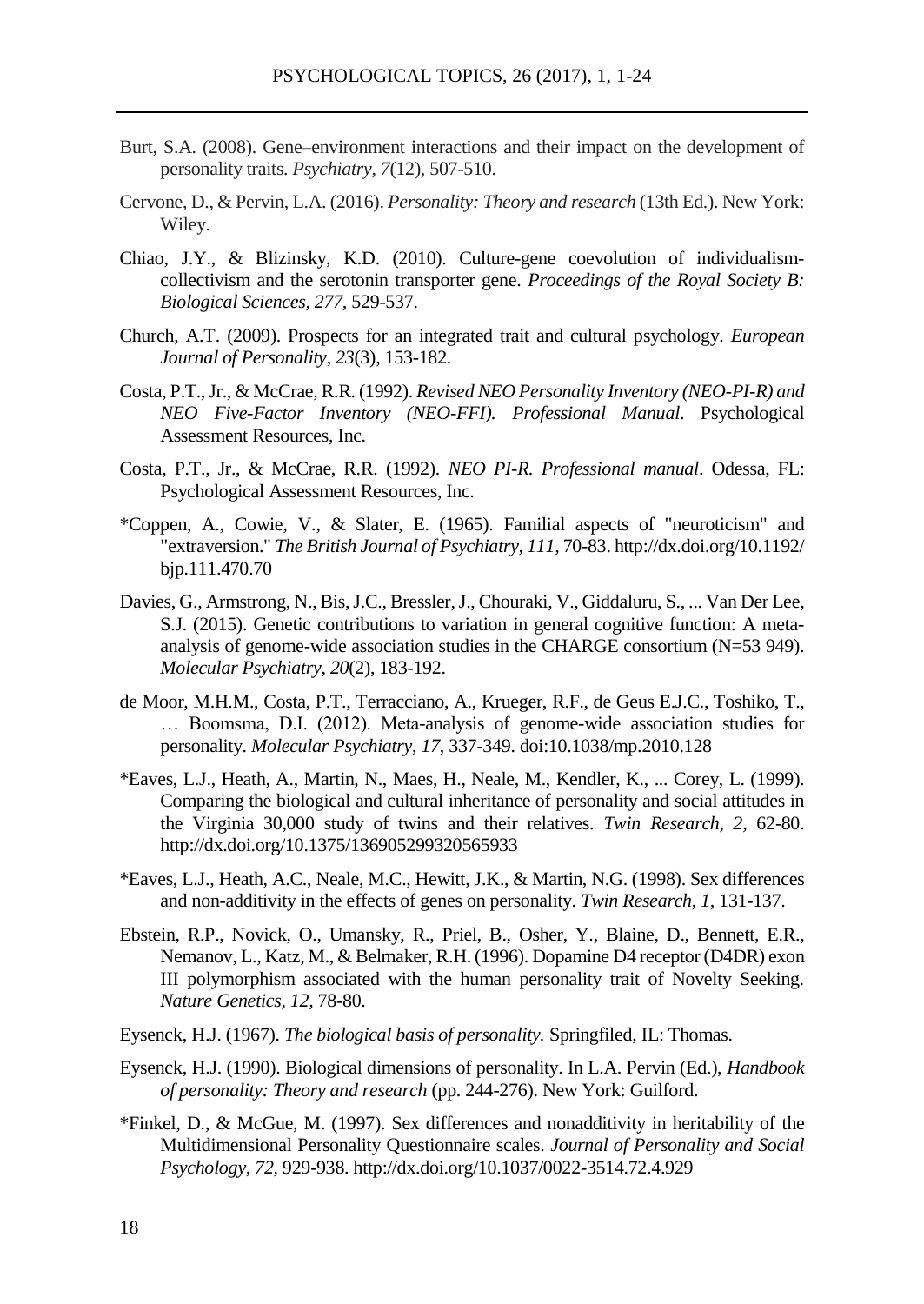- \*Floderus-Myrhed, B., Pedersen, N., & Rasmuson, I. (1980). Assessment of heritability for personality, based on a short-form of the Eysenck Personality Inventory: A study of 12,898 twin pairs. *Behavior Genetics, 10,* 153-162. http://dx.doi.org/10.1007/ BF01066265
- \*Gillespie, N.A., Evans, D.E., Wright, M.M., & Martin, N.G. (2004). Genetic simplex modeling of Eysenck's dimensions of personality in a sample of young Australian twins. *Twin Research, 7,* 637-648. http://dx.doi.org/10.1375/1369052042663814
- Goldberg, L.R. (1990). An alternative "description of personality": The Big-Five factor structure. *Journal of Personality and Social Psychology, 59*(6)*,* 1216-1229. doi:10.1037/0022-3514.59.6.1216
- Harris, J.R. (1998). *The nurture assumption: Why children turn out the way they do.* New York: Free Press.
- Hayes, A.F., & Krippendorff, K. (2007). Answering the call for a standard reliability measure for coding data. *Communication Methods and Measures*, *1*(1), 77-89. doi:10.1080/ 19312450709336664
- Hellard, S., & Steen, V.M. (2014). Genetic architecture of cognitive traits. *Scandinavian Journal of Psychology*, *55*(3), 255-262.
- Henrich, J., Heine, S.J., & Norenzayan, A. (2010). The weirdest people in the world? *Behavioral and Brain Sciences*, *33*(2-3), 61-83. doi:10.1017/S0140525X0999152X
- \*Hur, Y.-M. (2007). Evidence for nonadditive genetic effects on Eysenck personality scales in South Korean twins. *Twin Research and Human Genetics, 10,* 373-378. http://dx.doi.org/10.1375/twin.10.2.373
- \*Insel, P.M. (1974). Maternal effects in personality. *Behavior Genetics, 4,* 133-143.
- Jang, K.L., Dick, D.M., Wolf, H., Livesley, W.J., & Paris, J. (2005). Psychosocial adversity and emotional instability: An application of gene-environment interaction models. *European Journal of Personality*, *19*(4), 359-372.
- \*Jang, K.L., Livesley, W.J., & Vernon, P.A. (1996). Heritability of the Big Five personality dimensions and their facets: A twin study. *Journal of Personality, 64,* 577-592. http://dx.doi.org/10.1111/j.1467-6494.1996.tb00522.x
- \*Johnson, W., McGue, M., & Krueger, R.F. (2005). Personality stability in late adulthood: A behavioral genetic analysis. *Journal of Personality*, *73*(2), 523-552.
- Johnson, W., Penke, L., & Spinath, F.M. (2011). Heritability in the era of molecular genetics: Some thoughts for understanding genetic influences on behavioural traits. *European Journal of Personality*, *25*(4), 254-266.
- Kandler, C., Riemann, R., Spinath, F.M., & Angleitner, A. (2010). Sources of variance in personality facets: A multiple-rater twin study of self-peer, peer-peer, and self-self (dis)agreement*. Journal of Personality, 78*(5), 1565-1594. doi:10.1111/j.1467-6494. 2010.00661.x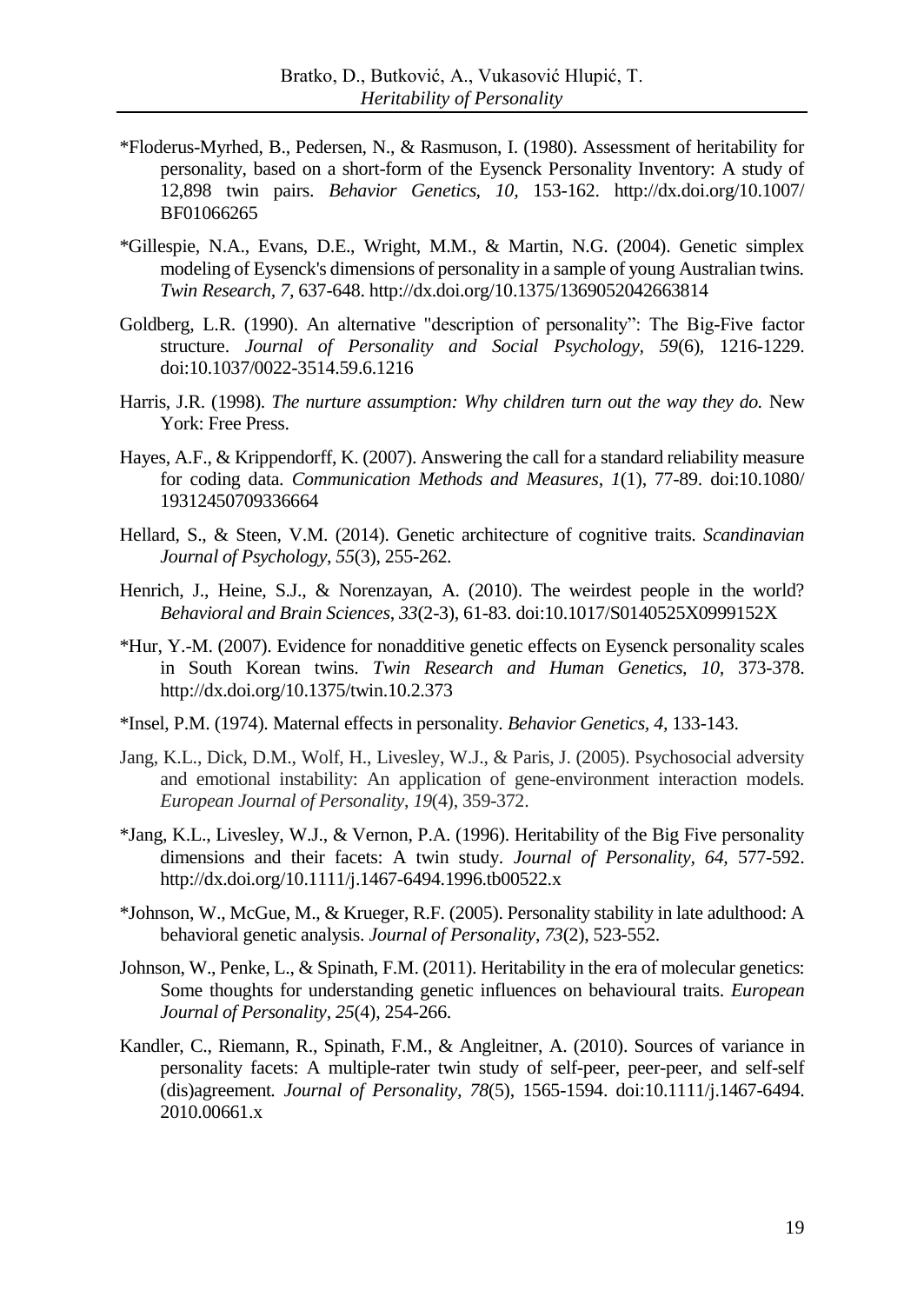- Keller, M.C., Coventry, W.L., Heath, A.C., & Martin, N.G. (2005). Widespread evidence for non-additive genetic variation in Cloninger's and Eysenck's personality dimensions using a twin plus sibling design. *Behavior Genetics*, *35*(6), 707-721. doi:10.1007/ s10519-005-6041-7
- Keltikangas-Järvinen, L., Räikkönen, K., Ekelund, J., & Peltonen, L. (2004). Nature and nurture in novelty seeking. *Molecular Psychiatry*, *9*(3), 308-311.
- Kendler, K.S., Aggen, S.H., Jacobson, K.C., & Neale, M.C. (2003). Does the level of family dysfunction moderate the impact of genetic factors on the personality trait of neuroticism?. *Psychological Medicine*, *33*(05), 817-825.
- \*Kendler, K.S., Myers, J., Potter, J., & Opalesky, J. (2009). A web-based study of personality, psychopathology and substance use in twin, other relative and relationship pairs. *Twin Research and Human Genetics, 12,* 137-141. http://dx.doi.org/10.1375/twin.12.2.137
- Krueger, R.F., & Johnson, W. (2008). Behavioral genetics and personality: A new look at the integration of nature and nurture. In O.P. John, R.W. Robins, & L.A. Pervin (Eds.), *Handbook personality: Theory and research* (3rd ed., 287-310). New York-London: The Guilford Press.
- Krueger, R.F., South, S., Johnson, W., & Iacono, W. (2008). The heritability of personality is not always 50%: Gene-environment interactions and correlations between personality and parenting. *Journal of Personality*, *76*(6), 1485-1522.
- Lahti, J., Räikkönen, K., Ekelund, J., Peltonen, L., Raitakari, O.T., & Keltikangas-Järvinen, L. (2010). Novelty seeking: Interaction between parental alcohol use and dopamine D4 receptor gene exon III polymorphism over 17 years. *Focus*, *8*(2), 294-300.
- Larsen, R.J., & Buss, D. (2014). *Personality psychology: Domains of knowledge about human nature*. *Fifth edition*. Boston: McGraw Hill.
- Lemery-Chalfant, K., Kao, K., Swann, G., & Goldsmith, H.H. (2013). Childhood temperament: Passive gene–environment correlation, gene–environment interaction, and the hidden importance of the family environment. *Development and Psychopathology*, *25*(01), 51-63.
- \*Lensvelt-Mulders, G., & Hettema, J. (2001). Analysis of genetic influences on the consistency and variability of the Big Five across different stressful situations. *European Journal of Personality, 15,* 355-371. http://dx.doi.org/10.1002/per.414
- Lesch, K.P., Bengel, D., Heils, A., Sabol, S.Z., Greenberg, B.D., Petri, S., Benjamin, J., Mueller, C.R., Hamer, D.H., & Murphy, D.L. (1996). Association of anxiety-related traits with a polymorphism in the serotonin transporter gene regulatory region. *Science, 274*, 1527-31.
- Loehlin, J.C. (1978). Are CPI scales differently heritable: How good is the evidence? *Behavior Genetics, 8*(4), 381-382. doi:10.1007/BF01067402
- Loehlin, J.C. (1982). Are personality traits differentially heritable? *Behavior Genetics, 12*(4), 417-428. doi: 10.1007/BF01065633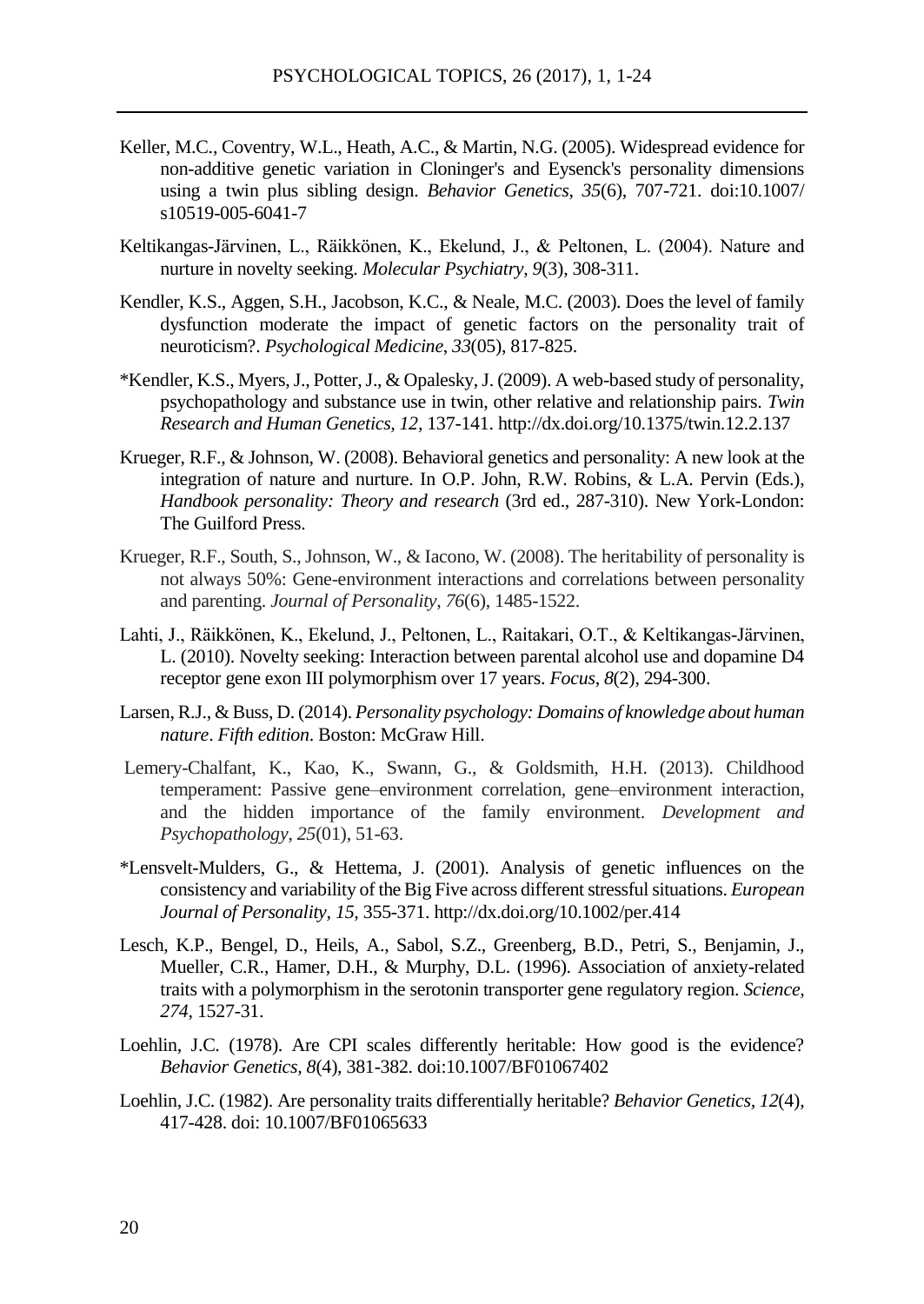- Loehlin, J.C. (2012). The differential heritability of personality item clusters. *Behavior Genetics, 42*(3), 500-507. doi: 10.1007/s10519-011-9515-9
- \*Loehlin, J.C., & Martin, N. (2001). Age changes in personality traits and their heritabilities during the adult years: Evidence from Australian twin registry samples. *Personality and Individual Differences, 30,* 1147-1160. http://dx.doi.org/10.1016/S0191-8869(00) 00099-4
- \*Loehlin, J.C., McCrae, R.R., Costa, P.T., Jr., & John, O.P. (1998). Heritabilities of common and measure-specific components of the Big Five personality factors. *Journal of Research in Personality, 32,* 431-453. http://dx.doi.org/10.1006/jrpe.1998.2225
- \*Losoya, S.H., Callor, S., Rowe, D.C., & Goldsmith, H.H. (1997). Origins of familial similarity in parenting: A study of twins and adoptive siblings. *Developmental Psychology, 33,* 1012-1023. http://dx.doi.org/10.1037/0012-1649.33.6.1012
- Manuck, S.B., & McCaffery, J.M. (2014). Gene-environment interaction. *Annual Review of Psychology*, *65*, 41-70.
- \*Martin, N., Goodwin, G., Fairburn, C., Wilson, R., Allison, D., Cardon, L.R., & Flint, J. (2000). A population-based study of personality in 34,000 sib-pairs. *Twin Research, 3,*  310-315.
- Munafo, M.R., Clark, T.G., Moore, L.R., Walton, R., & Flint, J. (2003). Genetic polymorphisms and personality in healthy adults: A systematic review and metaanalysis. *Molecular Psychiatry, 8*, 471-484. doi: 10.1038/sj.mp.4001326
- Nelson, R.M., Pettersson, M.E., & Carlborg, Ö. (2013). A century after Fisher: Time for a new paradigm in quantitative genetics. *Trends in Genetics*, *29*(12), 669-676.
- \*Pedersen, N.L., Plomin, R., McClearn, G.E., & Friberg, L. (1988). Neuroticism, extraversion, and related traits in adult twins reared apart and reared together. *Journal of Personality and Social Psychology, 55,* 950-957. http://dx.doi.org/10.1037/0022- 3514.55.6.950
- Plomin, R. (2013). Child development and molecular genetics: 14 years later. *Child Development*, *84*(1), 104-120.
- Plomin, R., & Daniels, D. (1987). Why are children in the same family so different from one another? *Behavioral and Brain Sciences*, *10*, 1-60.
- Plomin, R., DeFries, J.C., McClearn, G.E., & McGuffin, P. (2008). *Behavioral genetics* (5th ed.). New York: Worth Publishers.
- Polderman, T.J., Benyamin, B., De Leeuw, C.A., Sullivan, P.F., Van Bochoven, A., Visscher, P.M., & Posthuma, D. (2015). Meta-analysis of the heritability of human traits based on fifty years of twin studies. *Nature Genetics*, *47*(7), 702-709.
- Posthuma, D., & Boomsma, D. (2000). A note on the statistical power in extended twin designs. *Behavior Genetics*, *30*(2), 147-158. doi: 10.1023/A:1001959306025
- Reber, A.S. (1995). *The Penguin dictionary of psychology*. Penguin Press.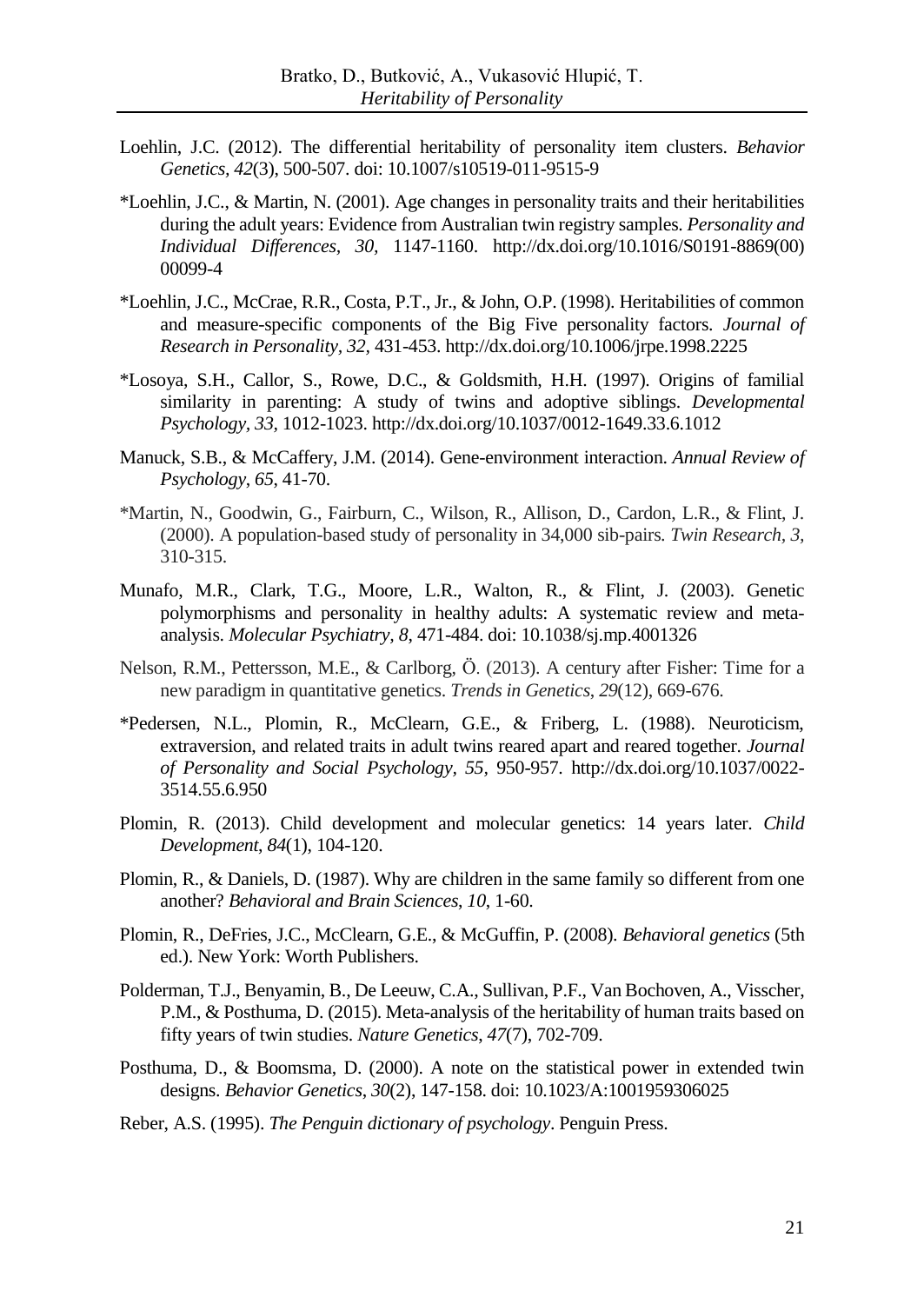- \*Riemann, R., Angleitner, A., & Strelau, J. (1997). Genetic and environmental influences on personality: A study of twins reared together using the self- and peer report NEO-FFI scales. *Journal of Personality, 65,* 449-475. http://dx.doi.org/10.1111/j.1467- 6494.1997.tb00324.x
- Riemann, R., Kandler, C., & Bleidorn, W. (2011). Size matters! Heritability is not dichotomous. *European Journal of Personality*, *25*(4).
- Roberts, B.W., Kuncel, N.R., Shiner, R., Caspi, A., & Goldberg, L.R. (2007). The power of personality: The comparative validity of personality traits, socioeconomic status, and cognitive ability for predicting important life outcomes. *Perspectives on Psychological Science*, *2*(4), 313-345.
- \*Rose, R.J., Koskenvuo, M., Kaprio, J., Sarna, S., & Langinvainio, H. (1988). Shared genes, shared experiences, and similarity of personality: Data from 14,288 adult Finnish cotwins. *Journal of Personality and Social Psychology, 54,* 161-171. http://dx.doi.org/ 10.1037/0022-3514.54.1.161
- \*Saudino, K.J., Gagne, J.R., Grant, J., Ibatoulina, A., Marytuina, T., Ravich-Scherbo, I., & Whitfield, K. (1999). Genetic and environmental influences on personality in adult Russian twins. *International Journal of Behavioral Development*, *23*(2), 375-389.
- \*Scarr, S., Webber, P.L., Weinberg, R.A., & Wittig, M.A. (1981). Personality resemblance among adolescents and their parents in biologically related and adoptive families. *Journal of Personality and Social Psychology, 40,* 885-898. http://dx.doi.org/ 10.1037/0022-3514.40.5
- Schinka, J.A., Busch, R.M., & Robichaux-Keene, N. (2004). A meta-analysis of the association between the serotonin transporter gene polymorphism (5-HTTLPR) and trait anxiety. *Molecular Psychiatry, 9*, 197-202. doi: 10.1038/sj.mp.4001405
- Sheese, B.E., Voelker, P.M., Rothbart, M.K., & Posner, M.I. (2007). Parenting quality interacts with genetic variation in dopamine receptor D4 to influence temperament in early childhood. *Development and Psychopathology*, *19*(04), 1039-1046.
- \*Shields, J. (1958). Twins brought up apart. *The Eugenics Review, 50,* 115-123.
- Silventoinen, K., Sammalisto, S., Perola, M., Boomsma, D.I., Cornes, B.K., Davis, C., Dunkel, L., de Lange, M., Harris, J.R., Hjelmborg, J.V.B., Luciano, M., Martin, N.G., Mortensen, J., Nistico, L., Pedersen, M.L., Skytthe, A., Spector, T.D., Stazi, M.A., Willemsen, G., & Kaprio, J. (2003). Heritability of adult body height: A comparative study of twin cohorts in eight countries. *Twin Research*, *6*(05), 399-408.
- \*South, S.C., Krueger, R.F., Johnson, W., & Iacono, W.G. (2008). Adole on relationships with parents. *Journal of Personality and Social Psychology, 94,* 899-912. http://dx.doi.org/10.1037/0022-3514.94.5.899
- \*Tambs, K., Sundet, J.M., Eaves, L., Solaas, M.H., & Berg, K. (1991). Pedigree analysis of Eysenck Personality Questionnaire (EPQ) scores in monozygotic (MZ) twin families. *Behavior Genetics, 21,* 369-382. http://dx.doi.org/10.1007/BF01065973
- Tellegen, A. (1982). *Brief manual for the multidimensional personality questionnaire*. Unpublished manuscript, University of Minnesota.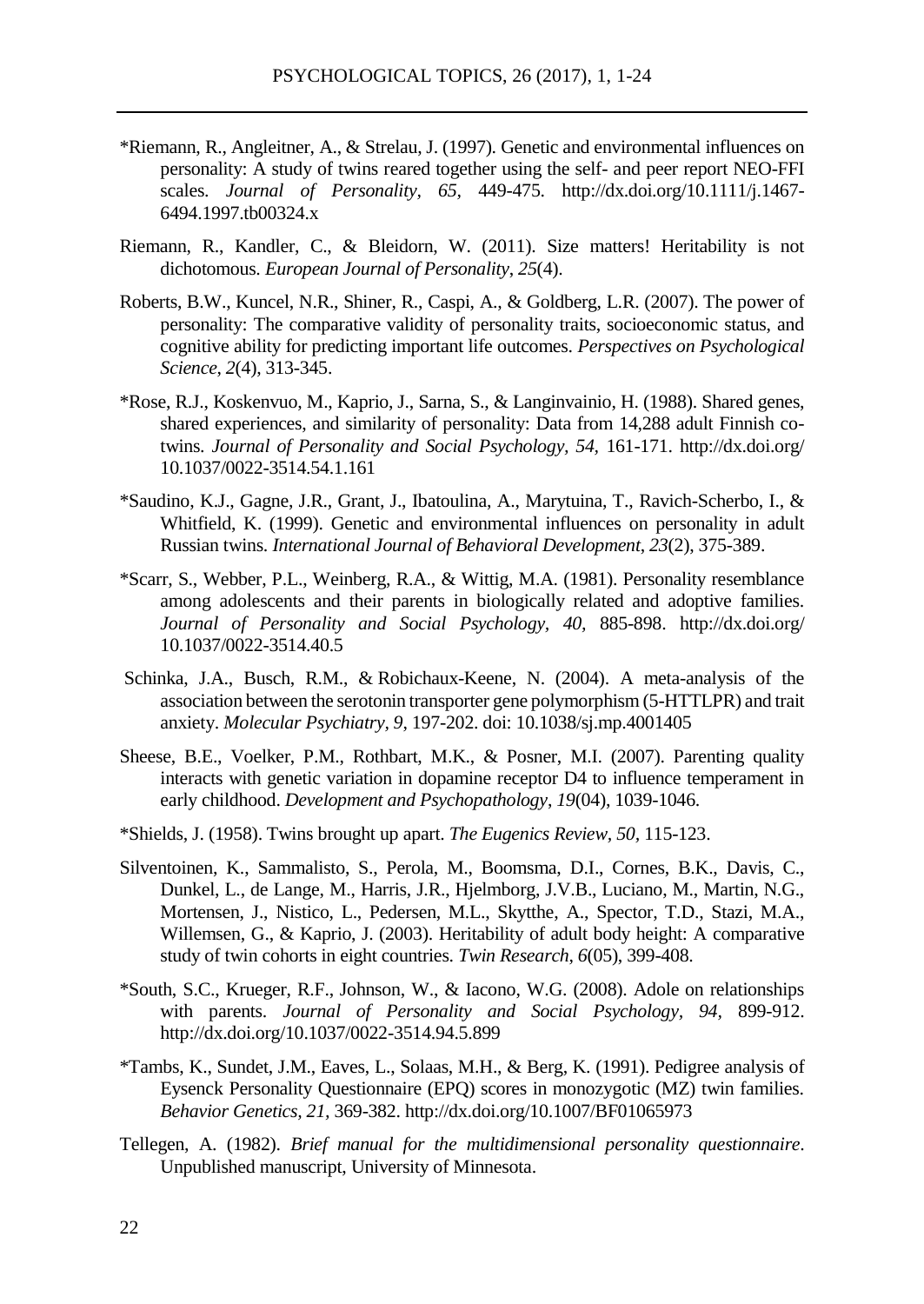- \*Tellegen, A., Lykken, D.T., Bouchard, T.J., Jr., Wilcox, K.J., Segal, N.L., & Rich, S. (1988). Personality similarity in twins reared apart and together. *Journal of Personality and Social Psychology, 54,* 1031-1039. http://dx.doi.org/10.1037/0022-3514.54.6.1031
- Turkheimer, E. (2000). Three laws of behavior genetics and what they mean. *Current Directions in Psychological Science*, *9*, 160-164. doi:10.1111/1467-8721.00084
- Turkheimer, E., & Gottesman, I.I. (1991). Is H2=0 a null hypothesis anymore? *Behavioral and Brain Sciences*, *14*, 410-411.
- Turkheimer, E., Pettersson, E., & Horn, E.E. (2014). A phenotypic null hypothesis for the genetics of personality. *Annual Review of Psychology, 65,* 515-540. http://dx.doi.org/10.1146/annurev-psych-113011-143752
- Turkheimer, E., & Waldron, M. (2000). Nonshared environment: A theoretical, methodological, and quantitative review. *Psychological Bulletin*, *126*, 78-108. doi:10.1037/0033-2909.126.1.78
- \*Valera, E.M., & Berenbaum, H. (2001). A twin study of alexithymia. *Psychotherapy and Psychosomatics, 70,* 239-246. http://dx.doi.org/10.1159/000056261
- \*Vernon, P.A., Martin, R.A., Schermer, J.A., & Mackie, A. (2008). A behavioral genetic investigation of humor styles and their correlations with the Big-5 personality dimensions. *Personality and Individual Differences, 44,* 1116-1125. http://dx.doi.org/ 10.1016/j.paid.2007.11.003
- Vinkhuyzen, A.A., Pedersen, N.L., Yang, J., Lee, S.H., Magnusson, P.K., Iacono, W.G., ... Payton, A. (2012). Common SNPs explain some of the variation in the personality dimensions of neuroticism and extraversion. *Translational Psychiatry*, *2*(4), e102.
- \*Vukasović, T., Bratko, D., & Butković, A. (2009). From specific reactions to aggregated dimensions of personality: Familial aggregation estimate in the function of construct width. *Contemporary Psychology, 12,* 323-339.
- Vukasović, T., & Bratko, D. (2015). Heritability of personality: A meta-analysis of behavior genetic studies. *Psychological Bulletin, 141,* 769-785. http://dx.doi.org/10.1037/ bul0000017
- \*Weiss, A., Bates, T.C., & Luciano, M. (2008). Happiness is a personal-(ity) thing: The genetics of personality and well-being in a representative sample. *Psychological Science, 19,* 205-210. http://dx.doi.org/10.1111/j.1467-9280.2008.02068.x
- Windle, M., & Mrug, S. (2015). Hypothesis-driven research for  $G \times E$  interactions: The relationship between oxytocin, parental divorce during adolescence, and depression in young adulthood. *Frontiers in Psychology*, *6*, 1322.
- Yang, J., Benyamin, B., McEvoy, B.P., Gordon, S., Henders, A.K., Nyholt, D.R., ... Goddard, M.E. (2010). Common SNPs explain a large proportion of the heritability for human height. *Nature Genetics*, *42*(7), 565-569.